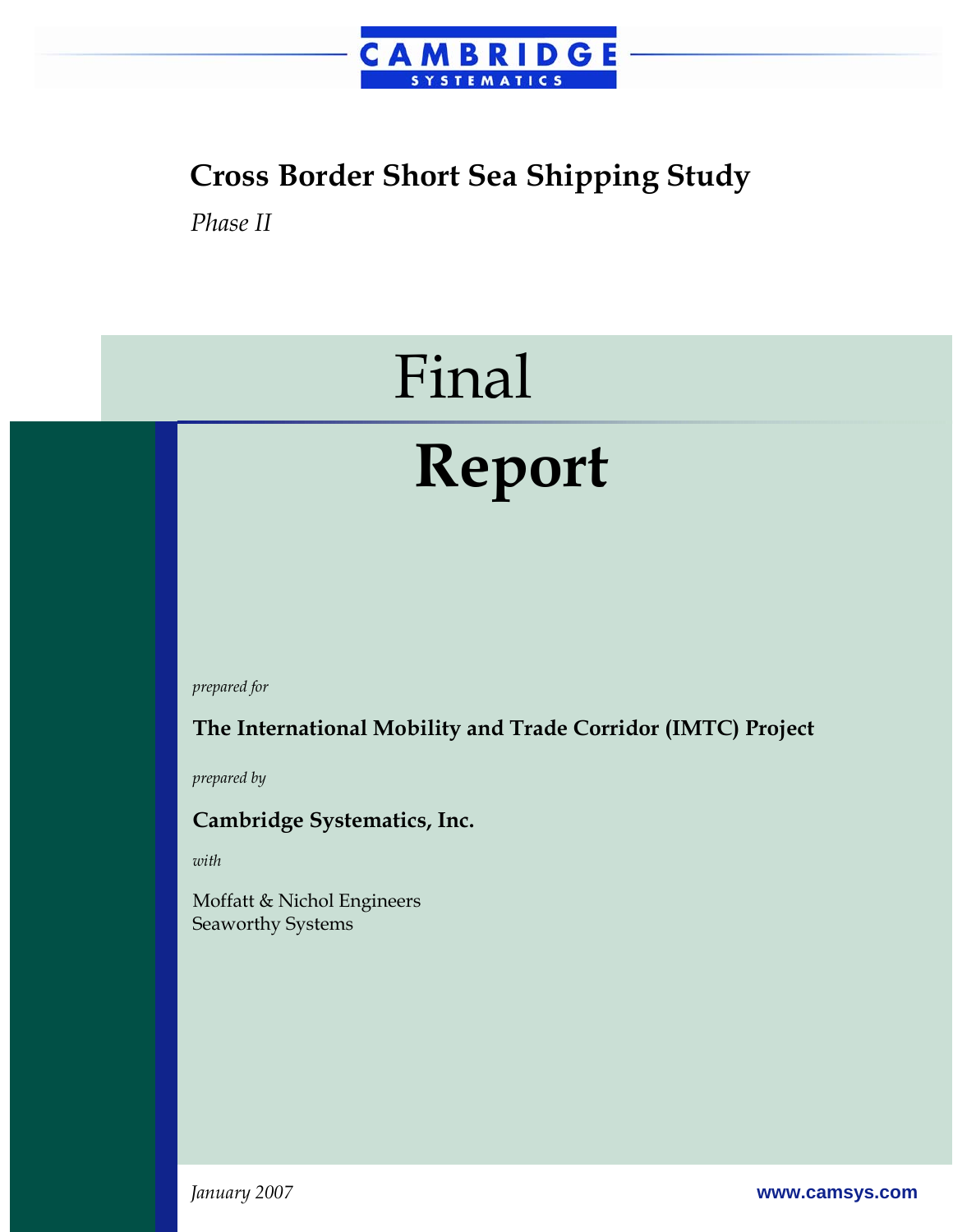*Final Report* 

# **Cross Border Short Sea Shipping Study**

*Phase II* 

*prepared for* 

#### **The International Mobility and Trade Corridor (IMTC) Project**

*prepared by* 

Cambridge Systematics, Inc. 555 12th Street, Suite 1600 Oakland, California 94607

*with* 

Moffatt & Nichol Engineers Seaworthy Systems

*date* 

January 2007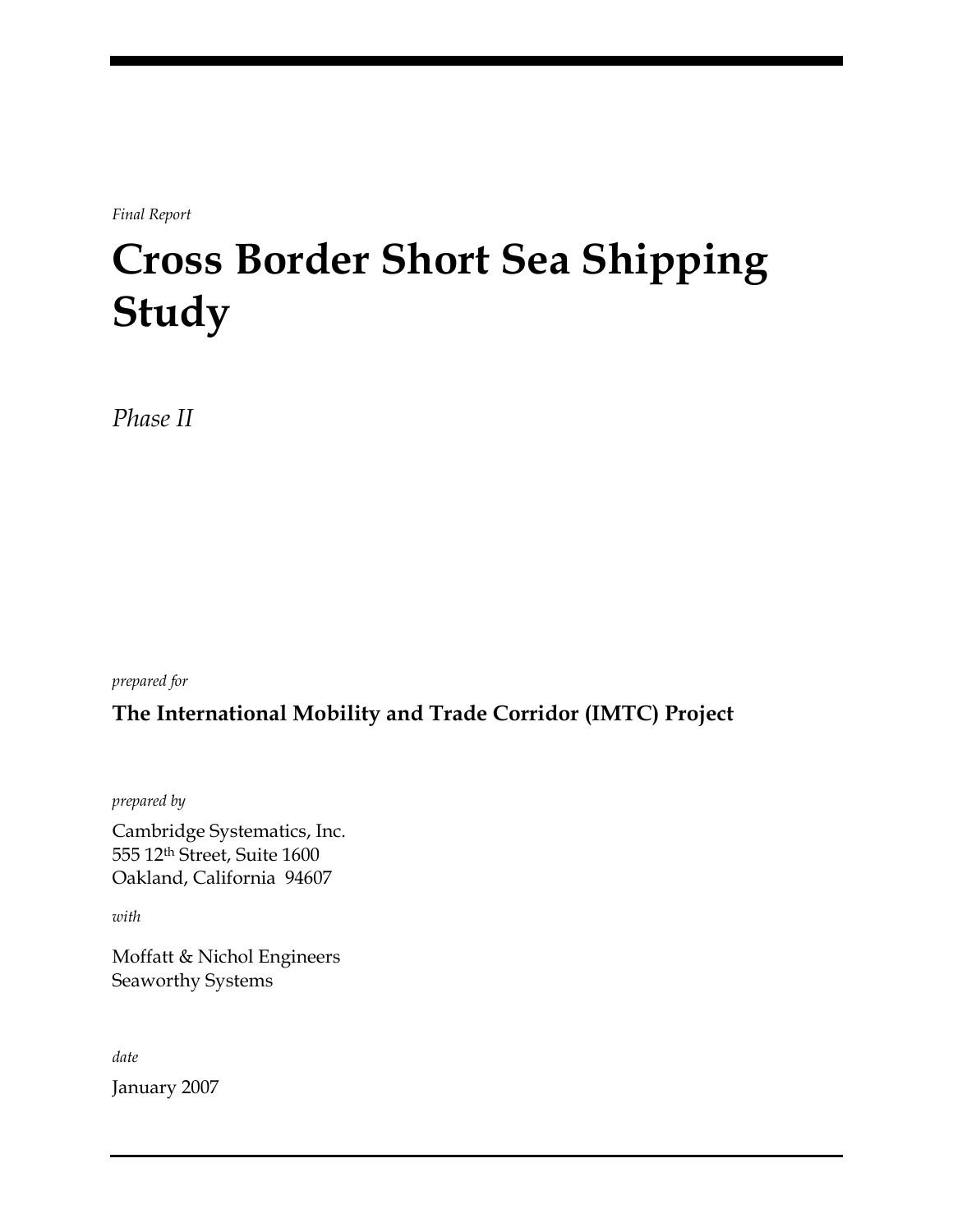# **Table of Contents**

| 1.0 |     |         |
|-----|-----|---------|
| 2.0 |     |         |
|     | 2.1 |         |
|     | 2.2 |         |
| 3.0 |     |         |
|     | 3.1 |         |
|     | 3.2 |         |
|     | 3.3 |         |
| 4.0 |     |         |
|     | 4.1 |         |
|     | 4.2 |         |
| 5.0 |     |         |
|     | 5.1 |         |
|     | 5.2 |         |
|     | 5.3 |         |
| 6.0 |     |         |
|     | 6.1 |         |
|     | 6.2 |         |
|     | 6.3 |         |
|     | 6.4 |         |
| 7.0 |     |         |
|     | 7.1 |         |
|     | 7.2 |         |
|     |     | $7 - 8$ |
|     | 7.4 |         |
| 8.0 |     |         |
|     | 8.1 |         |
|     | 8.2 |         |
|     | 8.3 |         |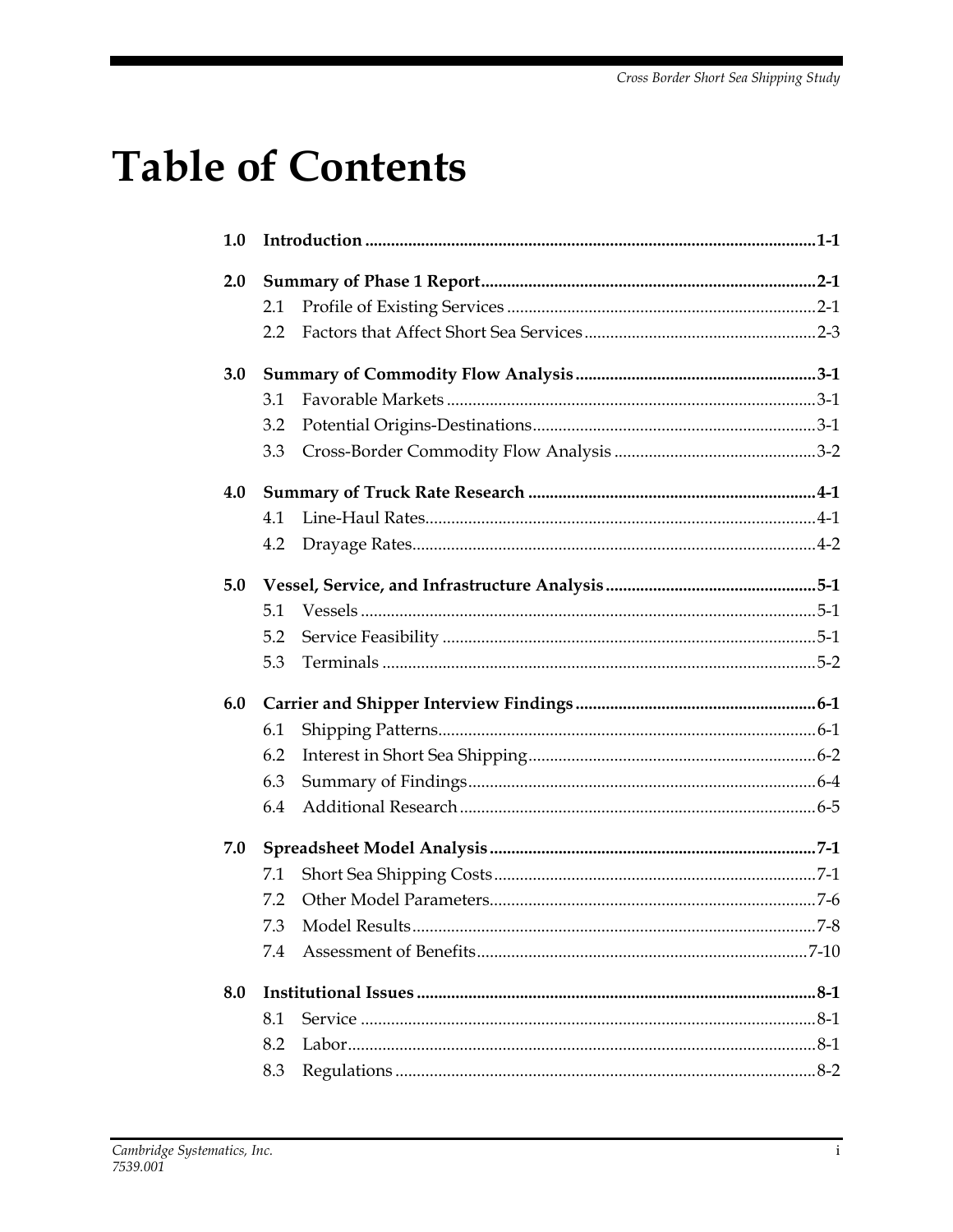# **List of Tables**

| Table 2.1 Cross-Border West Coast Private Short Sea Services      | $2 - 2$ |
|-------------------------------------------------------------------|---------|
| Table 3.1 Geographic Market Capture Regions                       | $3-2$   |
| Table 3.2 Year 2002 Truck Flows Between Regions                   | $3-4$   |
| Table 3.3 Year 2002 Rail Flows Between Regions                    | $3-4$   |
| Table 3.4 Year 2002 Combined Truck and Rail Flows Between Regions | $3-5$   |
| Table 4.1 Line-Haul Truck Rates in U.S. Dollars                   | $4 - 2$ |
| Table 4.2 Drayage Rates in U.S. Dollars                           | $4 - 2$ |
| Table 6.1 Interest in Short Sea Shipping                          | $6 - 2$ |
| Table 6.2 "Yes or Maybe" Survey Response Findings                 | $6 - 3$ |
| Table 6.3 "No" Survey Response Findings                           | $6-4$   |
| Table 7.1 Proposed Service Schedule                               | $7-3$   |
| Table 7.2 Cost per Trailer: Vancouver - Seattle                   | $7-4$   |
| Table 7.3 Cost per Trailer: Vancouver - Tacoma                    | 7-4     |
| Table 7.4 Puget Sound County Truck Tonnages and Distances         | $7 - 7$ |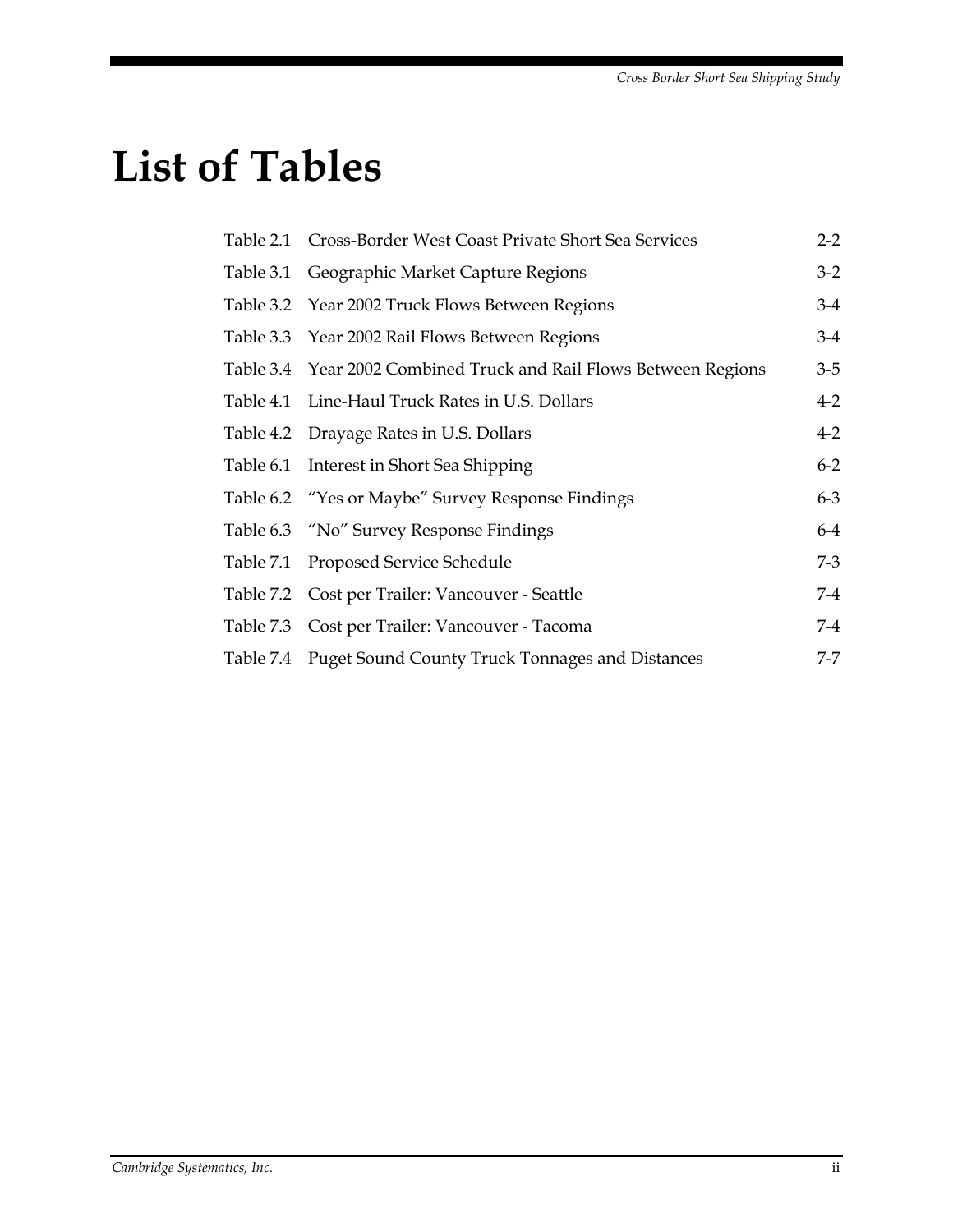# **1.0 Introduction**

The Cross Border Short Sea Shipping Study is part of a coordinated, bi-national strategy to improve the efficiency and security of cross-border trade flows between the U.S. and Canada in the Cascade Gateway region. The overall goals of this two-phase study effort are to determine the feasibility of short sea shipping in the International Mobility Trade Corridor (IMTC) region, to describe the type of services that would be most feasible, and to determine the supporting actions by government necessary to encourage development of these services.

Phase 1 of the study, prepared by Cambridge Systematics and Moffatt & Nichol Engineers in March 2004, focused on the existing services that would form the foundation of any future services and an understanding of the factors that will affect the success of a future service. This report provides results from Phase 2 of the study, which involved conducting a more detailed market feasibility assessment of short sea shipping on the basis of cross-border commodity flow data, truck and rail rate research, cost and performance factors of short sea shipping, interviews with carriers and shippers, and institutional issues.

The remainder of this report is organized into the following sections:

- **Section 2: Summary of Phase 1 Report** Provides a brief summary of the most pertinent findings from the Phase 1 Report, completed in March 2004.
- **Section 3: Summary of Commodity Flow Analysis** Summarizes the major findings from the commodity flow analysis technical memorandum submitted to the IMTC in October 2005.
- **Section 4: Summary of Truck Rate Research** Establishes the relevant cost characteristics of the competing truck mode.
- **Section 5: Vessel, Service, and Infrastructure Analysis** Summarizes the major findings from the vessel, service, and infrastructure analysis technical memorandum submitted to the IMTC in March 2006.
- **Section 6: Carrier and Shipper Interview Findings** Contains results from interviews conducted with existing cross-border carriers and shippers regarding their level of interest in a hypothetical short sea service.
- **Section 7: Spreadsheet Model Analysis** Provides results from a spreadsheet model developed in order to assess the feasibility of short sea shipping in a variety of geographic markets and service scenarios.
- **Section 8: Institutional Issues** Assesses the potential institutional issues that could affect the success of cross-border short sea shipping.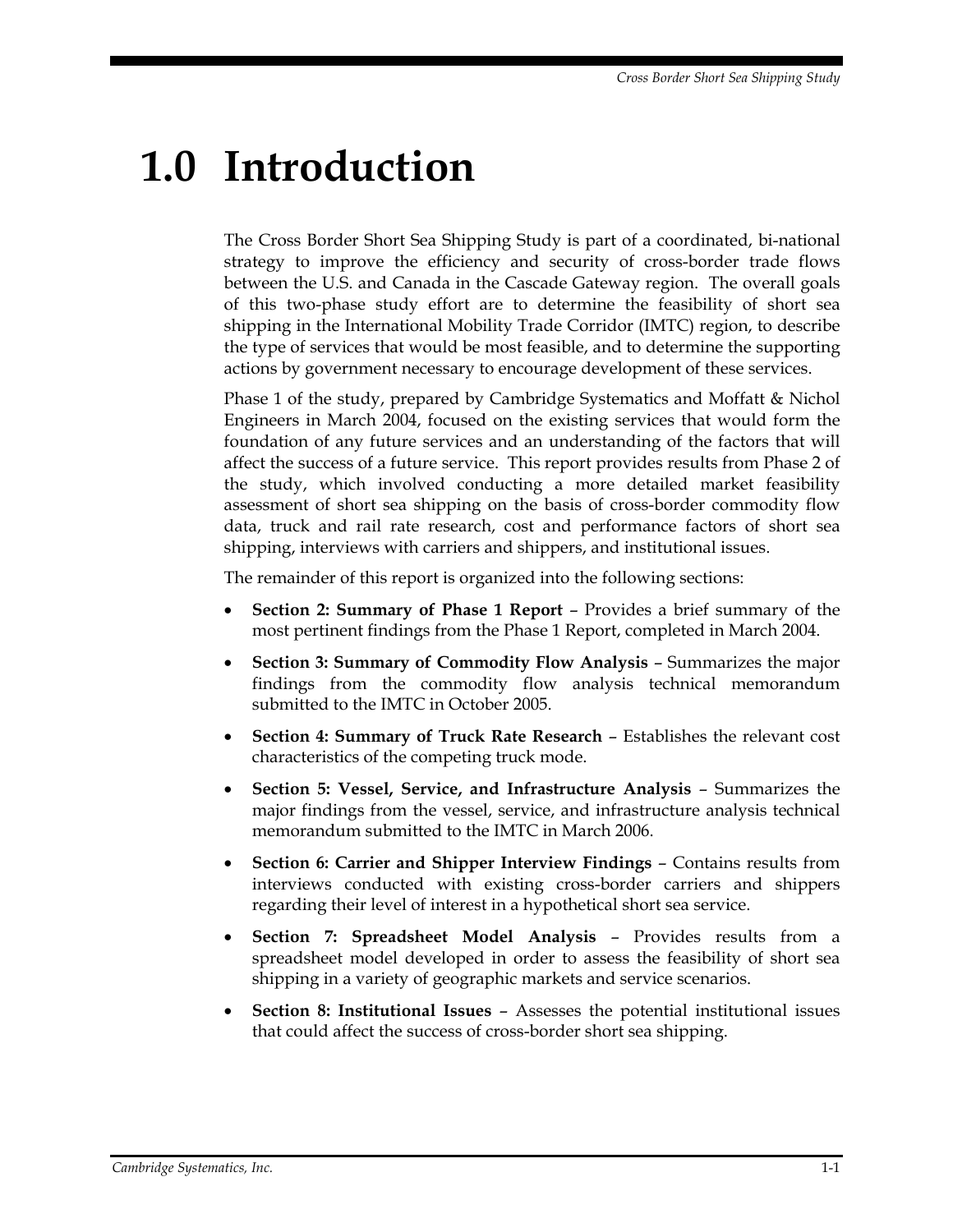# **2.0 Summary of Phase 1 Report**

The *Cross Border Short Sea Shipping Study: Phase 1 Report* was completed by Cambridge Systematics and Moffatt & Nichol Engineers in March 2004, on behalf of Transport Canada, the U.S. Maritime Administration, the Whatcom Council of Governments, and other International Mobility Trade Corridor (IMTC) stakeholders. The main objectives of this study were to:

- Profile existing cross-border coastal marine services on the West Coast of North America.
- Assess the factors that will affect the ability of coastal marine services to participate in cross-border freight movements.

### **2.1 PROFILE OF EXISTING SERVICES**

There are relatively few existing cross-border short sea services on the West Coast of North America. Those that exist serve three primary markets: bulk raw materials and semi-finished products; passenger and cargo ferry services to/from islands; and ferry/barging services between British Columbia and Alaska. The decline in such services over the last decade have been the result of on-water natural resource plant closures, availability of more competitive truck and rail services, and an increase in deep sea container services in Vancouver with a decline in trans-shipment. In the past year, there has been growing interest in short sea shipping on the West Coast as a result of landside congestion issues, and a couple of new services have started operation. This is discussed in Section 6.4.

The dedicated West Coast cross-border short sea general freight or passenger services that were identified at the time that the Phase 1 report was completed were:

- Washington State Ferries: transports passengers and vehicles in the Vancouver and Puget Sound regions.
- Black Ball Transport: ferry services between Victoria, BC and Port Angeles, WA.
- The Alaska Marine Highway System: ferry service between Prince Rupert, BC and Ketchikan, Alaska, and between Bellingham, WA and Alaska.
- Canadian National (CN) Rail: barge service between Prince Rupert and Whittier, Alaska.
- Seasonal foot passenger ferries between Victoria and Bellingham, WA.

The specialized West Coast cross-border private short sea services are shown in Table 2.1. These generally cater to exclusive customers using private equipment.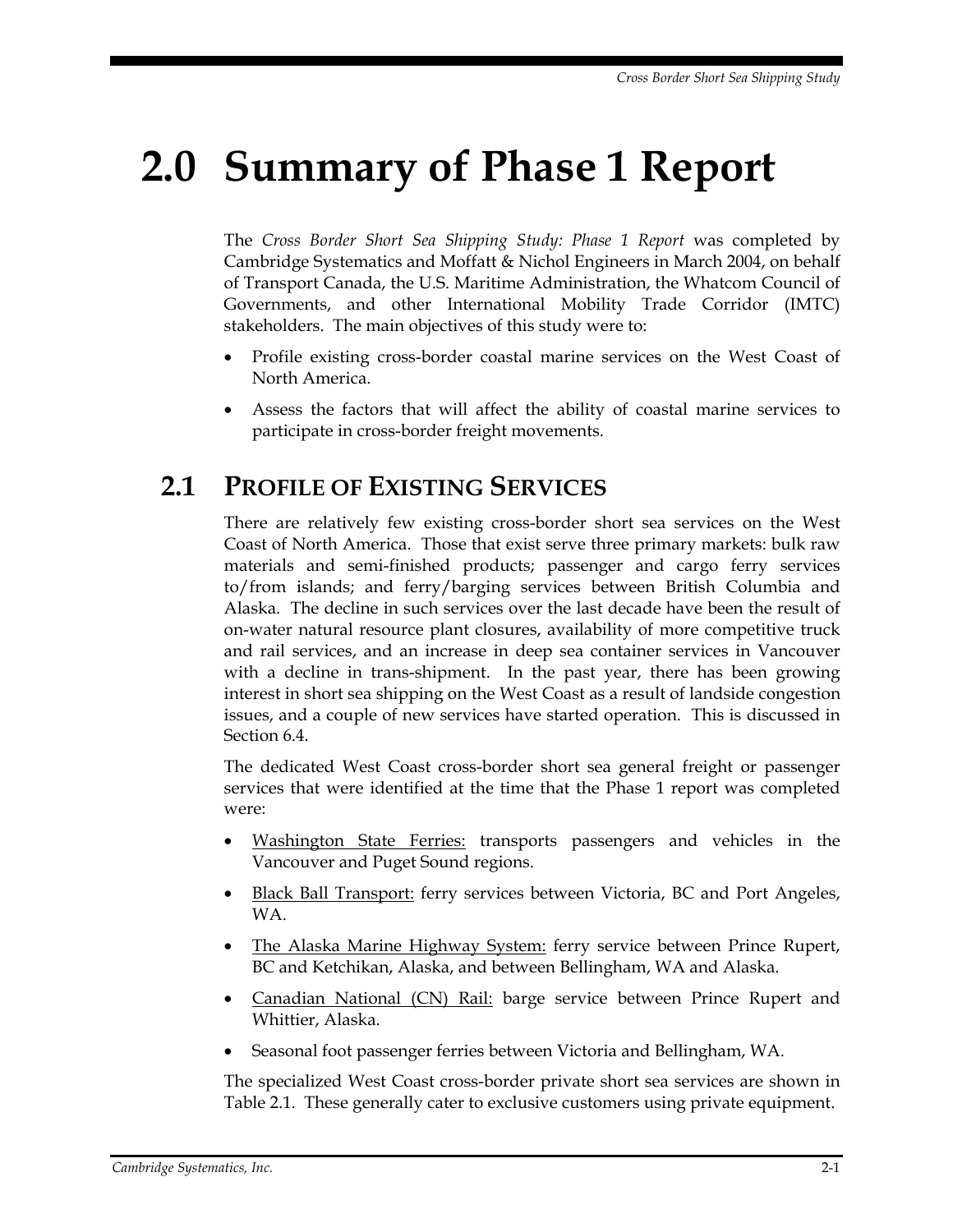| Operator                                                                  | Commodities                                                                                     | Origins and Destinations  |
|---------------------------------------------------------------------------|-------------------------------------------------------------------------------------------------|---------------------------|
| Canada Steamship Lines (under<br>contract to Lehigh Ltd. & Texada<br>Ltd. | Aggregates, rock                                                                                | BC, WA, OR, and CA ports  |
| Cominco                                                                   | Zinc                                                                                            | Vancouver-Alaska          |
| Dunlap Towing Co.                                                         | Logs, wood chips, containerized freight                                                         | BC and WA ports           |
| Foss Maritime Co.                                                         | Wood chips, petroleum, scrap metals,<br>aggregates                                              | BC and WA ports           |
| <b>Gemini Towing</b>                                                      | Fish feed                                                                                       | Vancouver-WA ports        |
| Island Tug and Barge Ltd.                                                 | Oil                                                                                             | Vancouver-Portland-Alaska |
| Lafarge                                                                   | Bulk aggregates                                                                                 | <b>BC</b> ports-Seattle   |
| Marine Petrobulk, ICS, Esso                                               | Bunker and aviation fuel                                                                        | Vancouver-U.S. ports      |
| <b>Nexan Chemicals</b>                                                    | Salts                                                                                           | Vancouver-Mexico          |
| Not identified                                                            | <b>Bulk veneer</b>                                                                              | Nanaimo-WA ports          |
| Not identified                                                            | Scrap metal, calcium carbonate                                                                  | Fraser River-Tacoma       |
| Not identified (planned)                                                  | Forest products                                                                                 | Nanaimo-Seattle           |
| Norsk Pacific Ltd.                                                        | Newsprint, forest products, toys, paper,<br>general cargo                                       | BC, WA, and CA ports      |
| Olympic Tug & Barge, Inc.                                                 | Oil, coal, sand, gravel, rock,<br>containers, wood chips, clay,<br>limestone, constr. materials | BC, WA, and OR ports      |
| Sause Bros.                                                               | Lumber, plywood, newsprint, poles,<br>salt, petroleum                                           | BC, WA, OR, and CA ports  |
| Seaspan Intl. (under contract to<br>Lehigh Ltd. & Texada Ltd.)            | Cement, aggregates                                                                              | BC ports-Seattle-Portland |
| Western Towboat Co.                                                       | Bulk aggregates                                                                                 | BC and WA ports           |

| Table 2.1 | Cross-Border West Coast Private Short Sea Services |
|-----------|----------------------------------------------------|
|           |                                                    |

(BC: British Columbia; WA: Washington State; OR: Oregon; CA: California)

Source: *Cross Border Short Sea Shipping Study Phase 1 Final Report*, pages 2-5 to 2-7; Cambridge Systematics, March 2004

The remaining West Coast short sea shipping services are deep sea container vessel services that use the Port of Vancouver and/or U.S. ports as part of their international port rotation. To date, these services do not transport any cargo short sea with the exception of some empty containers for repositioning. Some of the deep sea services that operate out of the Port of Vancouver are operated by:

- China Shipping: Vancouver-Seattle-Los Angeles
- CMA-CGM: Vancouver-Los Angeles
- COSCO: Vancouver-Seattle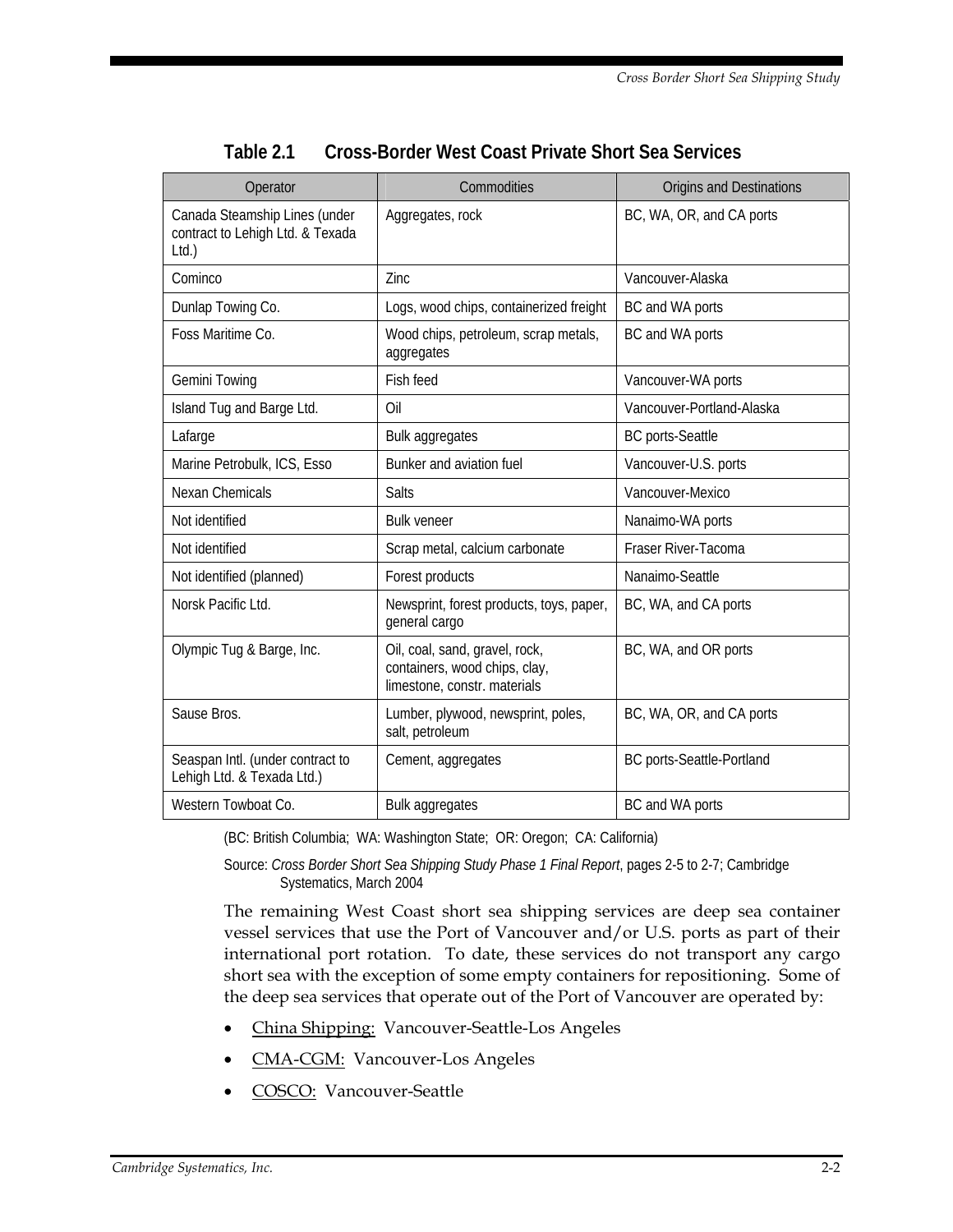- Evergreen: Vancouver-Tacoma-Los Angeles
- Hanjin: Vancouver-Seattle-Portland
- K Line: Vancouver-Tacoma-Portland
- New Grand Alliance: Vancouver-Seattle-Oakland-Los Angeles
- New World Alliance: Vancouver-Seattle-Tacoma-Portland-Los Angeles
- Westwood: Vancouver-other BC ports-Seattle-Longview
- Zim: Vancouver-Seattle

Short sea services are more common with respect to domestic coastal trade on both sides of the border. A total of 86 tug and barge operators were identified in BC, and 63 tug and barge operators were identified in Washington and Oregon.

# **2.2 FACTORS THAT AFFECT SHORT SEA SERVICES**

The primary factors that affect the viability of cross-border short sea services are:

- Trade and Customs Regulations: U.S. and Canada Advance Manifest Rule; cabotage laws; tariffs and duties
- Security Issues: U.S. security initiatives; Canadian security initiatives
- Port Infrastructure: land availability; environmental permitting; local land use policy and taxation
- Vessel Infrastructure and Technology: pull or push barges; lift-on/lift-off vessels; roll-on/roll-off vessels; high-speed vessels. Each vessel type has its own load and unload requirements, capacity, and speed
- Operational Issues: market information; backhaul traffic; trip frequency; port operations; load consolidation requirements
- Institutional Issues: labor rules; public vs. private terminals; water carrier and trucking industry relationships; role of intermodal marketing companies and freight forwarders; community/ environmental impacts; U.S. Harbor Maintenance Tax; BC Ports Property Tax Act; municipal issues
- Costs: vessel cost (varies by country of manufacture); water transit cost; handling costs at the origin and destination port terminals; drayage costs to/from origin and destination terminals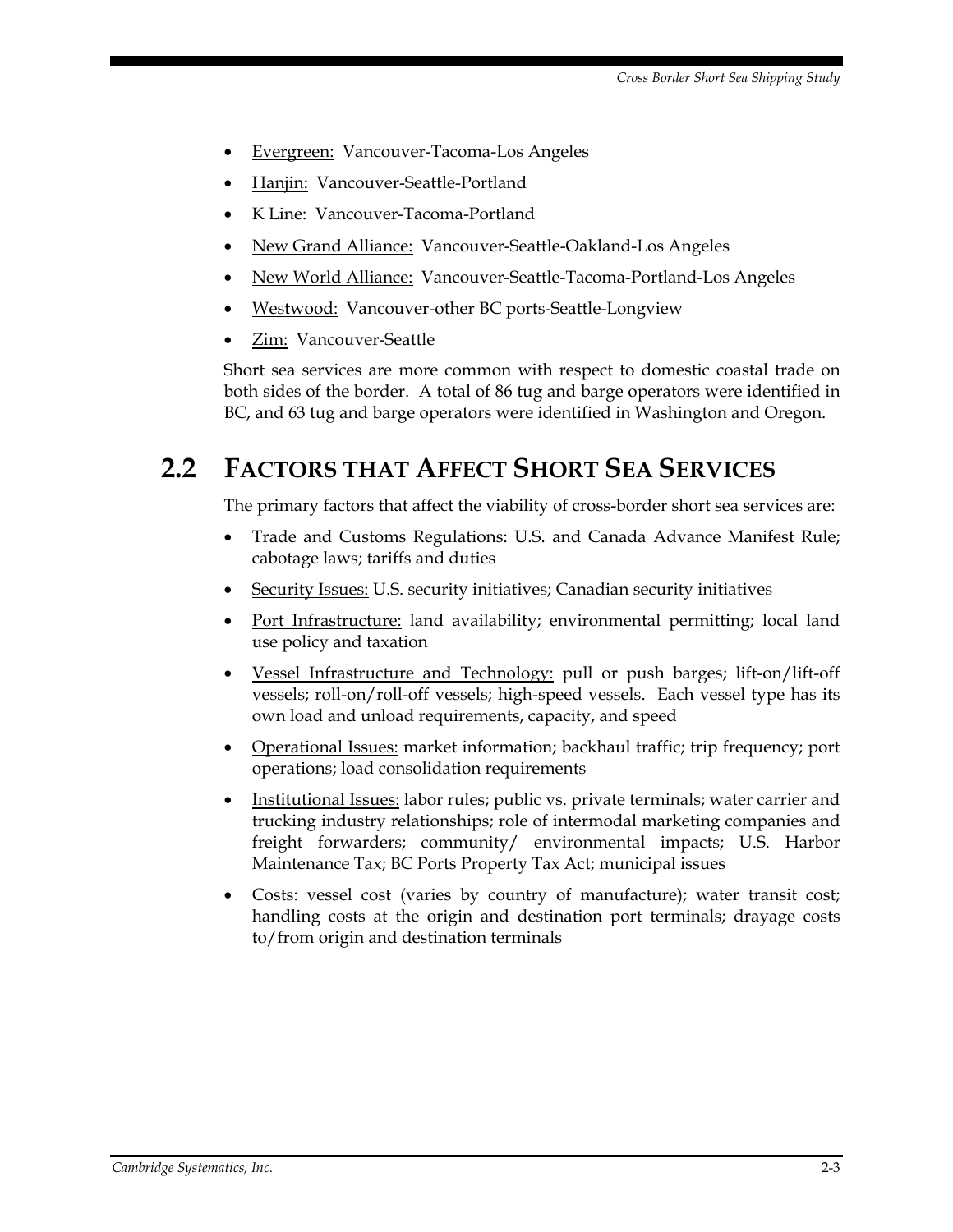# **3.0 Summary of Commodity Flow Analysis**

The first task of Phase 2 was to establish the baseline markets for potential shortsea shipping services by identifying the current and projected flows of goods along the West Coast of North America, and assess the feasible service areas for shortsea shipping in selected commodity markets. A technical memorandum was provided to the IMTC Marine Subcommittee in October 2005 that presented the detailed methodology and results for the computation of U.S. Canada Cross-Border West-Coast commodity flows. This section summarizes the major findings from that memo.

### **3.1 FAVORABLE MARKETS**

The markets that could be favorable for short sea shipping services were identified through the Phase 1 short sea shipping report and discussions with the IMTC Marine Subcommittee. This analysis pointed to three general potential markets for cross-border short sea services:

- 1. Traditional bulk/break-bulk commodity markets already handled in existing domestic short sea services that could be extended to cross-border trade.
- 2. Truckload (TL) and less-than-truckload (LTL) markets that could be adapted to roll-on/roll-off (ro-ro) vessel services.
- 3. Container-on-barge services aimed at existing containerized cargo markets (marine or intermodal container markets).

With a ro-ro vessel service, there is no clear basis for excluding any commodity groups since the same commodities that are currently shipped by truck could also be shipped by sea – the truck trailer is rolled onto the vessel at the origin port and rolled off the vessel at the destination port. However, there may be specific types of commodities that are extremely time-sensitive and must be delivered by same day service, which would not be feasible for short sea shipping.

### **3.2 POTENTIAL ORIGINS-DESTINATIONS**

Potential origin-destination (O-D) pairs for cross-border short sea shipping operations were identified by determining O-D pairs on the West Coast with significant existing cross-border trade volumes by truck and rail, and with adequate port infrastructure and capacity to handle additional port call traffic related to cross-border short sea shipments. Reebie TRANSEARCH data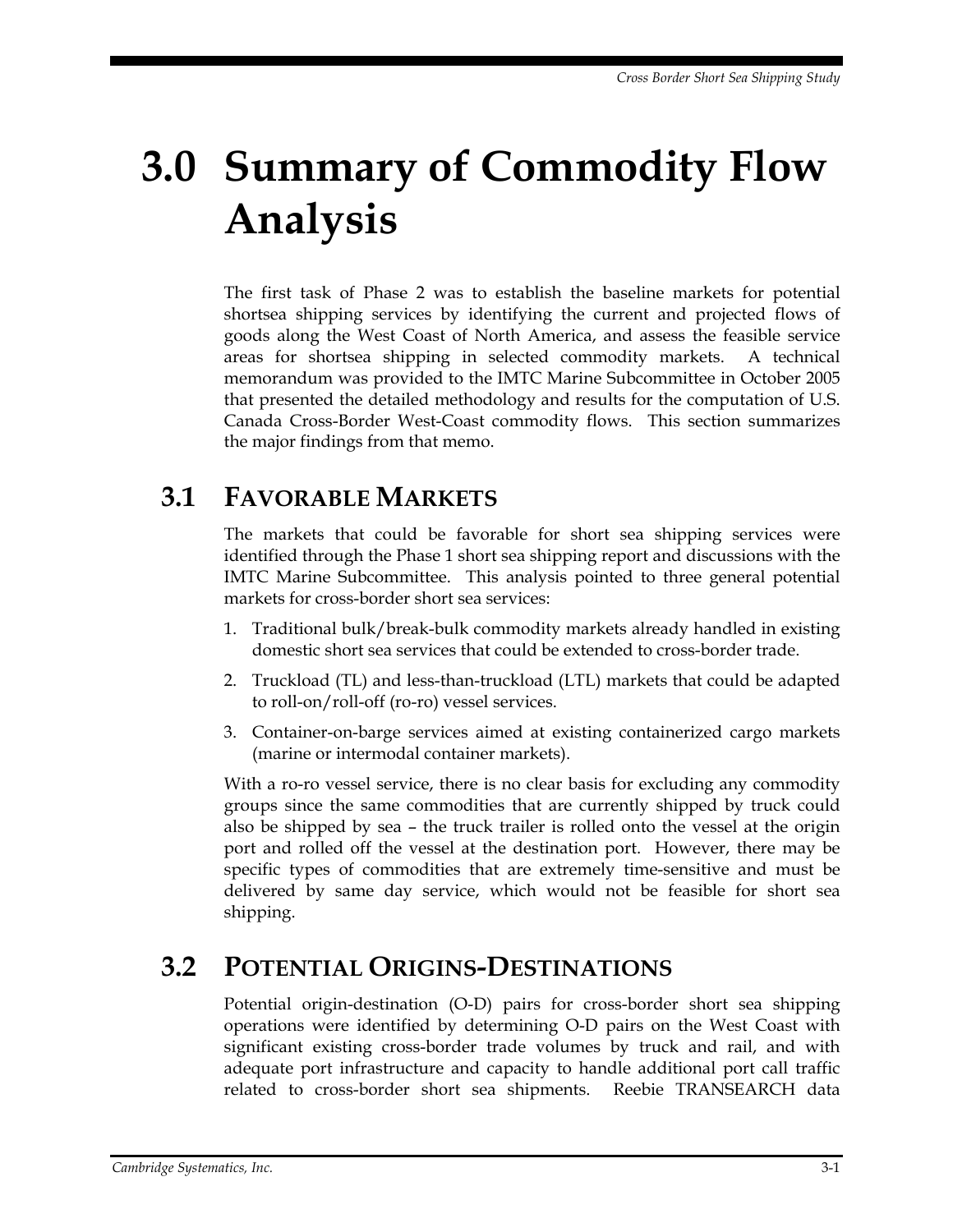showing cross-border truck and rail commodity tonnage for 2002 was used to perform this analysis for various O-D combinations. The following O-D pairs were identified for potential cross-border short sea shipping operations:

- Vancouver, B.C. Puget Sound region (i.e., Seattle/Tacoma), WA
- Vancouver Portland, OR
- Vancouver Oakland, CA
- Vancouver Los Angeles/Long Beach, CA

For purposes of preparing an initial market assessment, areas lying within a radial distance of approximately 75 miles from the major seaports at the terminii of these O-D regions were considered to represent the geographic market capture regions for short sea shipping services. The basis for this is that distances of more than 75 miles from the ports would result in high drayage costs that would be prohibitive from a cost perspective. Table 3.1 shows the regional districts (for British Columbia) and the counties that fall within these defined regions.

| Port                       | Counties/Regional Districts (BC) in Market Area                                                                                                                             |
|----------------------------|-----------------------------------------------------------------------------------------------------------------------------------------------------------------------------|
| Vancouver                  | Greater Vancouver, Fraser Valley, Squamish-Lilloet, Sunshine Coast, Capital,<br>Cowichan Valley, Nanaimo, Alberni-Clayoquot <sup>1</sup>                                    |
| Seattle                    | King, Snohomish, Chelan, Kittitas, Jefferson, Mason, Kitsap, Clallam, Grays Harbor (it<br>is assumed that Port of Tacoma has 100% share of the Thurston and Pierce markets) |
| Tacoma                     | Mason, Thurston, Pierce, Grays Harbor, Pacific, Lewis, Yakima, Kittitas, King <sup>2</sup>                                                                                  |
| Portland                   | Multnomah, Washington, Clackamas, Clark, Columbia, Cowlitz, Skamania, Clatsop,<br>Tillamook, Yamhill, Marion, Polk, Linn, Jefferson, Wasco                                  |
| Oakland                    | Alameda, Contra Costa, San Francisco, San Mateo, Santa Clara, Santa Cruz, Marin,<br>Sonoma, Napa, Solano, Yolo, Sacramento, San Joaquin, Stanislaus                         |
| Los Angeles/<br>Long Beach | Los Angeles, Orange, Ventura, Kern, San Bernardino, Riverside, San Diego, Imperial                                                                                          |

**Table 3.1 Geographic Market Capture Regions** 

1. While Whatcom County in Washington State is within the 75-mile market radius of the Port of Vancouver, it is assumed that there would be no incentive to move these shipments across the border and then send them back to the U.S.

2. Since subcounty-level commodity flow information is not available, Pacific and Yakima Counties have been included in the market analysis even though only a portion of these counties lies in the market coverage area.

Source: *Task 1 Technical Memorandum: West Coast Commodity Flow Analysis*, Table 3, page 7; Cambridge Systematics, October 2005

# **3.3 CROSS-BORDER COMMODITY FLOW ANALYSIS**

The following data sources were identified for the cross-border commodity flow analysis: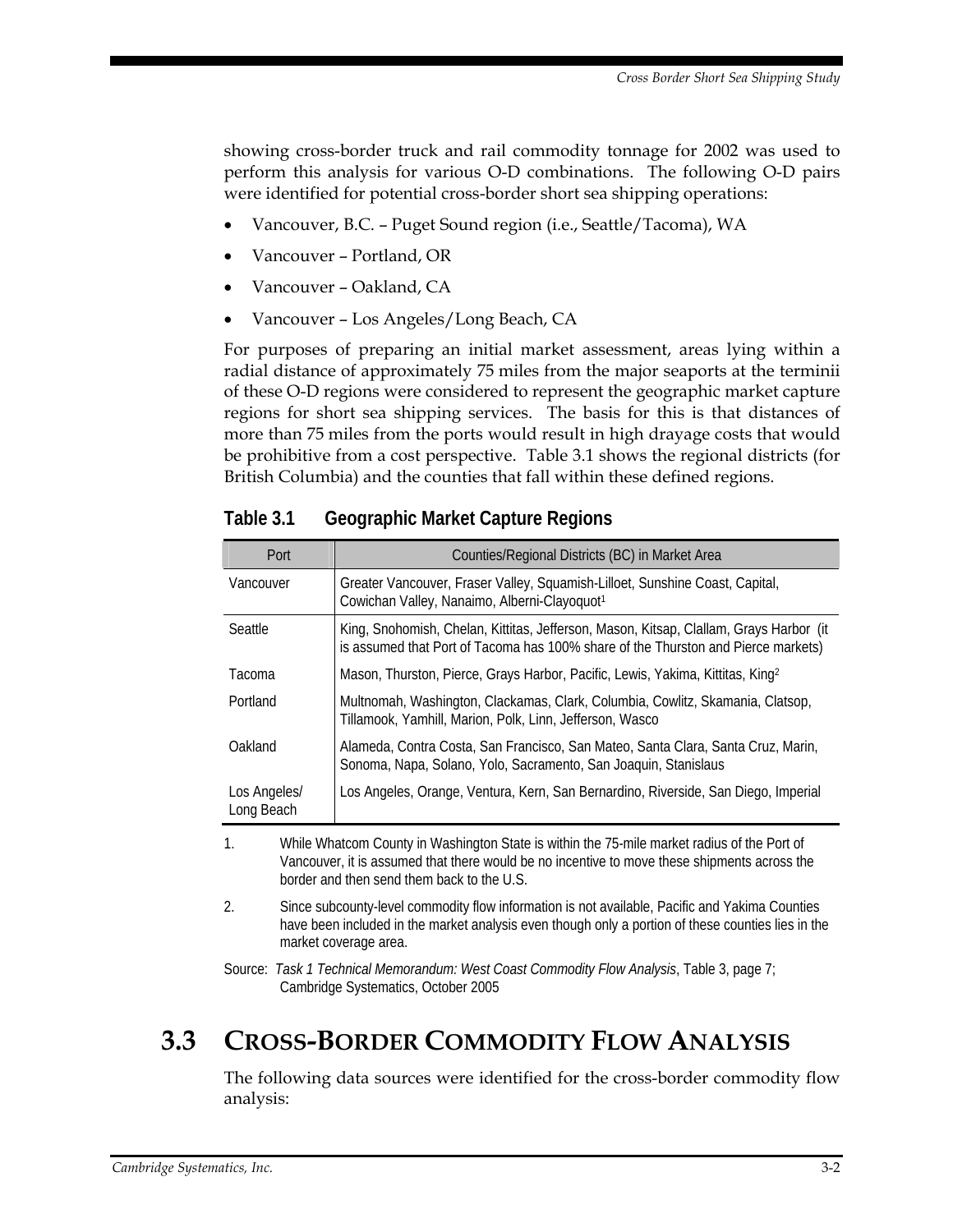- Reebie TRANSEARCH database
- Strategic Freight Transportation Analysis (SFTA) database
- IMTC Cross-Border Truck Survey database
- U.S. Customs Manifest Data (Imports)

A comparison across the various sources was conducted, which showed that TRANSEARCH cross-border flows are reasonably close to those provided by standard U.S. and Canadian trade data sources at the national, state, and provincial levels. Further, the TRANSEARCH data includes a higher level of detail in geographic disaggregation than do the standard U.S. and Canadian trade data sources. Consequently, the market flows derived from the TRANSEARCH database were selected as being the most reliable for use in this study. The results from this analysis are shown in Table 3.2 (year 2002 truck flows between regions), Table 3.3 (year 2002 rail flows between regions), and Table 3.4 (year 2002 combined truck and rail flows).

In these tables, the commodity types that are believed to be most relevant to short sea shipping (i.e., traditional bulk/break-bulk commodity markets) are provided as separate line items. For these markets, shippers have traditionally located and/or have resources (warehouse and storage facilities) near the coast, and cost is often a more important mode choice factor than time. All other commodity types, which constitute about 10 percent of the capture region truck flows and about 6 percent of the capture region rail flows, are summed together as a single line item. It should be noted that these other commodity types could also be shipped using a short sea service, provided the commodities are not extremely time sensitive in nature.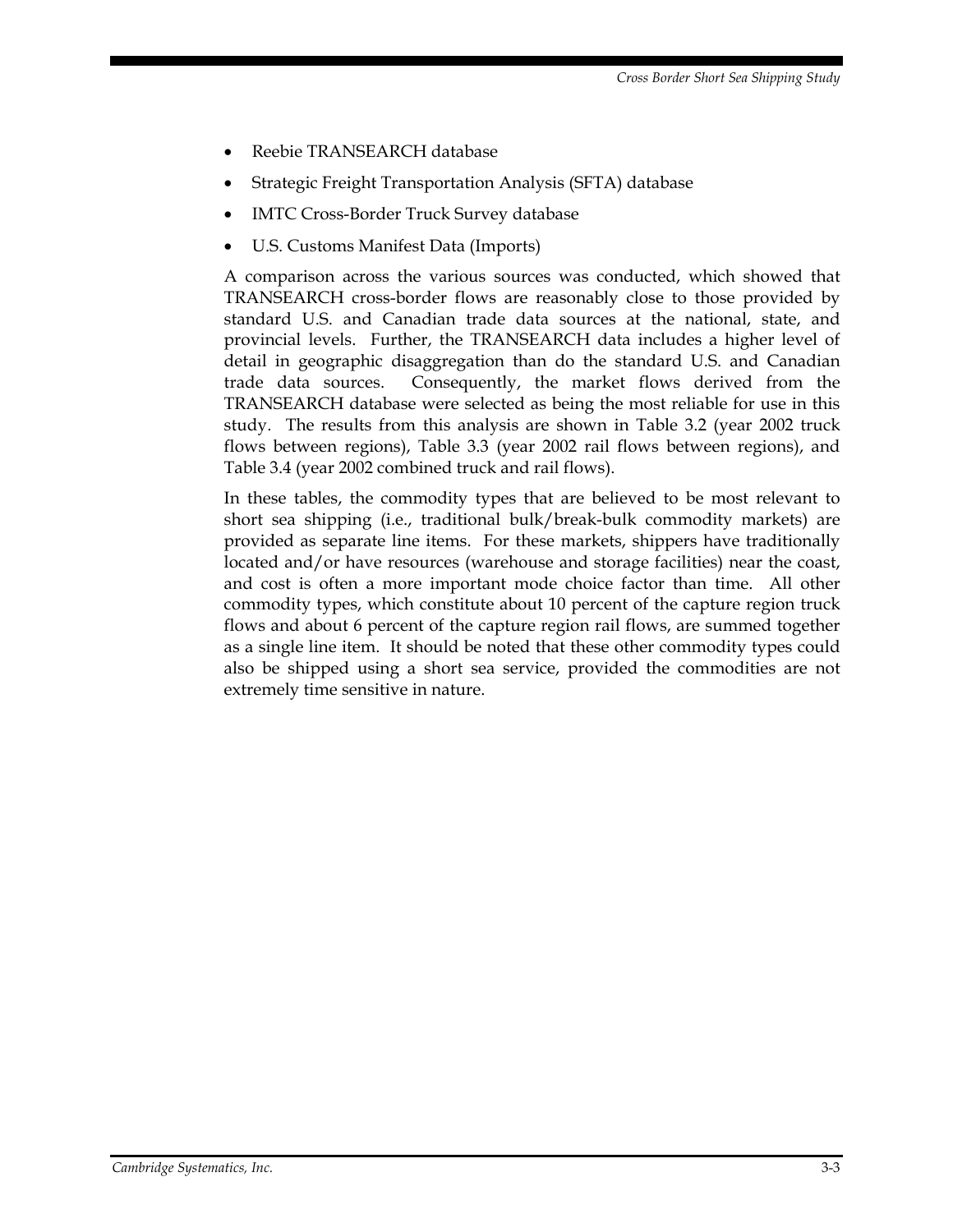|             |                                     | 2002 Truck Tons    |                     |            |           |            |           |               |           |
|-------------|-------------------------------------|--------------------|---------------------|------------|-----------|------------|-----------|---------------|-----------|
|             |                                     |                    | Vancouver-          | Vancouver- |           | Vancouver- |           | Vancouver-    |           |
|             |                                     | <b>Puget Sound</b> |                     | Portland   |           | Oakland    |           | LA/Long Beach |           |
| <b>STCC</b> | <b>Commodity Description</b>        | <b>NB</b>          | <b>SB</b>           | <b>NB</b>  | <b>SB</b> | <b>NB</b>  | <b>SB</b> | NB.           | <b>SB</b> |
| 1           | <b>Farm Products</b>                | 370,463            | 166,008             | 48,084     | 24,295    | 58,942     | 10,123    | 69,904        | 9,942     |
| 11          | Coal                                | 1,953              | 0                   | 126        |           | 9          |           | 0             | O         |
| 14          | Nonmetallic Minerals                | .054,088           | 27,550              | 33,185     | 16,510    | 9,381      | 1,120     | 850           | 1,055     |
| 20          | <b>Food Or Kindred Products</b>     | 98,876             | 190,330             | 23,400     | 53,182    | 65,823     | 16,654    | 28,578        | 29,272    |
| 24          | Lumber Or Wood Products             | 237,677            | .566,824            | 103,757    | 414,038   | 5,049      | 76,056    | 6,879         | 202,439   |
| 26          | Pulp, Paper Or Allied Products      | 141,793            | 196,387             | 65,785     | 72,665    | 11,188     | 54,741    | 13,738        | 135,221   |
| 28          | <b>Chemicals Or Allied Products</b> | 186,305            | 86,123              | 60,066     | 21,820    | 14,570     | 2,495     | 22,209        | 6,475     |
| 29          | Petroleum Or Coal Products          | 419,477            | 44,053              | 82,480     | 5,296     | 6,616      | 301       | 6,162         | 580       |
| 32          | Clay, Concrete, Glass, Stone        | 103,070            | 261,402             | 23,189     | 69,963    | 13,694     | 13,299    | 46,002        | 27,844    |
| 35          | Machinery                           | 39,824             | 22,345              | 11,202     | 4,906     | 3,930      | 907       | 14,142        | 2,604     |
| 37          | <b>Transportation Equipment</b>     | 63,085             | 69,047              | 26,582     | 7,573     | 3,723      | 3,952     | 11,523        | 4,527     |
| 40          | Waste Or Scrap Materials            | 101,410            | 90,647              | 42,766     | 69,215    | 1,891      | 3,163     | 2,493         | 4,439     |
|             | <b>Total: Likely Commodities</b>    |                    | 2,818,022 2,720,717 | 520,622    | 759,463   | 194,816    | 182,813   | 222,480       | 424,400   |
|             | Other Commodity Groups'             | 296,656            | 257,060             | 159,217    | 37,446    | 20,081     | 22,884    | 53,368        | 37,314    |
|             | <b>Grand Total</b>                  |                    | 3,114,677 2,977,777 | 679,839    | 796,909   | 214,897    | 205,697   | 275,848       | 461,714   |

#### **Table 3.2 Year 2002 Truck Flows Between Regions**

Source: TRANSEARCH Database

1: primary metal products; fabricated metal products; rubber or misc plastics; misc manufacturing products; electrical equipment; textile mill products; furniture or fixtures; fresh fish or marine products; printed matter; apparel or related products; instruments, photo/optical equipment; leather or leather products; metallic ores; ordnance or accessories; crude petroleum or natural gas; tobacco products

#### **Table 3.3 Year 2002 Rail Flows Between Regions**

|             |                                     | 2002 Rail Tons     |           |            |           |              |           |               |           |
|-------------|-------------------------------------|--------------------|-----------|------------|-----------|--------------|-----------|---------------|-----------|
|             |                                     | Vancouver-         |           | Vancouver- |           | Vancouver-   |           | Vancouver-    |           |
|             |                                     | <b>Puget Sound</b> |           | Portland   |           | Oakland      |           | LA/Long Beach |           |
| <b>STCC</b> | <b>Commodity Description</b>        | NB.                | <b>SB</b> | <b>NB</b>  | <b>SB</b> | <b>NB</b>    | <b>SB</b> | <b>NB</b>     | <b>SB</b> |
| 1           | <b>Farm Products</b>                | 16                 | 6,644     | 0          | 5,685     | 2            | 1,317     | 16            | 2,084     |
| 11          | Coal                                | 0                  | 0         | 0          | 0         | 0            |           | 0             | $\Omega$  |
| 14          | Nonmetallic Minerals                | 9,352              | 4,337     | 271        | 3,913     | $\Omega$     | 35        | 0             | 102       |
| 20          | <b>Food Or Kindred Products</b>     | 0                  | 2,232     | 0          | 2,953     | 1,669        | 94        | 692           | 322       |
| 24          | Lumber Or Wood Products             | 1,615              | 166,019   | 807        | 217,192   | 16           | 79,653    | 21            | 203,283   |
| 26          | Pulp, Paper Or Allied Products      | 3,702              | 32,646    | 28,088     | 53,191    | 562          | 22,811    | 680           | 58,347    |
| 28          | <b>Chemicals Or Allied Products</b> | 20,862             | 53,589    | 19,358     | 61,211    | 1,879        | 7,218     | 3,620         | 21,717    |
| 29          | Petroleum Or Coal Products          | 18,770             | 1,124     | 4,349      | 784       | 6,969        | 470       | 6,324         | 838       |
| 32          | Clay, Concrete, Glass, Stone        | 357                | 76,065    | 12         | 136,301   | 73           | 102       | 227           | 240       |
| 35          | Machinery                           | 23                 | 137       | 0          |           | <sup>0</sup> |           | 0             | $\Omega$  |
| 37          | <b>Transportation Equipment</b>     | 229                | 29        | 131        | 0         | 823          |           | 644           | 14        |
| 40          | Waste Or Scrap Materials            | 37,050             | 7,579     | 67         | 8,201     | 1,573        | 3,654     | 2,711         | 2,472     |
|             | <b>Total: Likely Commodities</b>    | 91,976             | 350,402   | 53,083     | 489,433   | 13,566       | 115,361   | 14,935        | 289,419   |
|             | Other Commodity Groups <sup>1</sup> | 313                | 26,129    | 9,901      | 11,744    | 532          | 6,773     | 222           | 29,346    |
|             | <b>Grand Total</b>                  | 92,289             | 376,530   | 62,984     | 501,177   | 14,098       | 122,134   | 15,157        | 318,765   |

Source: TRANSEARCH Database

1: primary metal products; fabricated metal products; rubber or misc plastics; misc manufacturing products; electrical equipment; textile mill products; furniture or fixtures; fresh fish or marine products; printed matter; apparel or related products; instruments, photo/optical equipment; leather or leather products; metallic ores; ordnance or accessories; crude petroleum or natural gas; tobacco products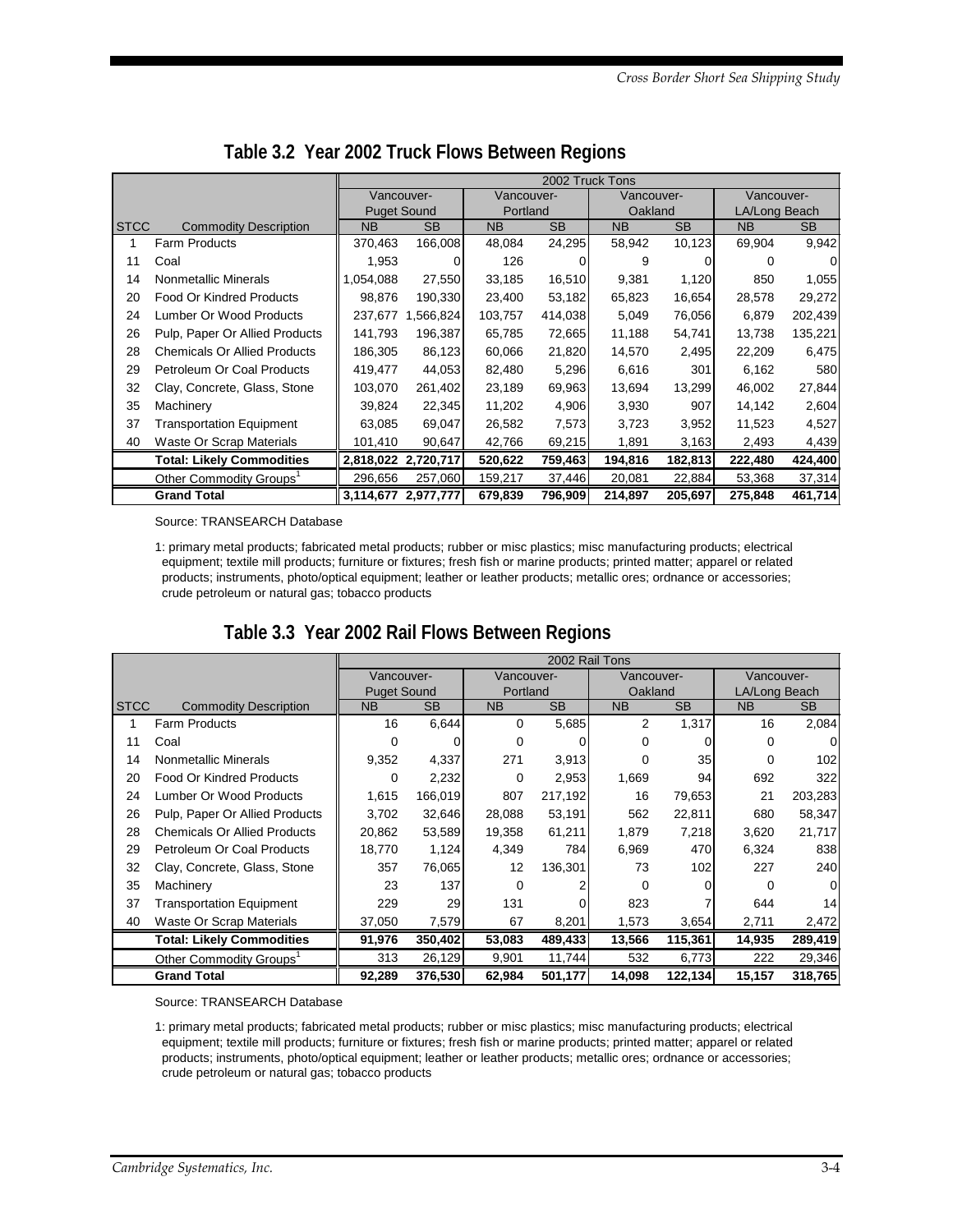|              |                                     | 2002 Total Tons (Truck and Rail) |                     |            |                   |                |         |               |         |
|--------------|-------------------------------------|----------------------------------|---------------------|------------|-------------------|----------------|---------|---------------|---------|
|              |                                     | Vancouver-                       |                     | Vancouver- |                   | Vancouver-     |         | Vancouver-    |         |
|              |                                     | <b>Puget Sound</b>               |                     | Portland   |                   | Oakland        |         | LA/Long Beach |         |
| <b>ISTCC</b> | <b>Commodity Description</b>        | <b>NB</b>                        | <b>SB</b>           | NB.        | <b>SB</b>         | N <sub>B</sub> | SB.     | NB.           | SB.     |
|              | <b>Farm Products</b>                | 370,479                          | 172,652             | 48.084     | 29,980            | 58,944         | 11,440  | 69,920        | 12,026  |
| 11           | Coal                                | 1,953                            |                     | 126        |                   | 9              |         | 0             | 0       |
| 14           | Nonmetallic Minerals                | .063,440                         | 31,887              | 33,456     | 20,423            | 9,381          | 1,155   | 850           | 1,157   |
| 20           | <b>Food Or Kindred Products</b>     | 98,876                           | 192,562             | 23,400     | 56,135            | 67,492         | 16,748  | 29,270        | 29,594  |
| 24           | Lumber Or Wood Products             | 239,292                          | 1,732,843           | 104,564    | 631,230           | 5,065          | 155,709 | 6,900         | 405,722 |
| 26           | Pulp, Paper Or Allied Products      | 145,495                          | 229,033             | 93,873     | 125,856           | 11,750         | 77,552  | 14,418        | 193,568 |
| 28           | <b>Chemicals Or Allied Products</b> | 207,167                          | 139,713             | 79,424     | 83,031            | 16,449         | 9,713   | 25,829        | 28,192  |
| 29           | Petroleum Or Coal Products          | 438,247                          | 45,176              | 86,829     | 6,080             | 13,585         | 771     | 12,486        | 1,418   |
| 32           | Clay, Concrete, Glass, Stone        | 103,427                          | 337,467             | 23,201     | 206,264           | 13,767         | 13,401  | 46,229        | 28,084  |
| 35           | Machinery                           | 39.847                           | 22,482              | 11,202     | 4,908             | 3,930          | 907     | 14,142        | 2,604   |
| 37           | Transportation Equipment            | 63.314                           | 69,076              | 26,713     | 7,573             | 4,546          | 3,959   | 12,167        | 4,541   |
| 40           | Waste Or Scrap Materials            | 138,460                          | 98,227              | 42,833     | 77,416            | 3,464          | 6,817   | 5,204         | 6,911   |
|              | <b>Total: Likely Commodities</b>    |                                  | 2,909,998 3,071,119 |            | 573,705 1,248,896 | 208,382        | 298,174 | 237,415       | 713,819 |
|              | Other Commodity Groups <sup>1</sup> | 296,969                          | 283,188             | 169,118    | 49,190            | 20,613         | 29,657  | 53,590        | 66,660  |
|              | <b>Grand Total</b>                  |                                  | 3.206.966 3.354.307 |            | 742,823 1,298,086 | 228,995        | 327,831 | 291,005       | 780,479 |

**Table 3.4 Year 2002 Combined Truck and Rail Flows Between Regions** 

Source: TRANSEARCH Database

1: primary metal products; fabricated metal products; rubber or misc plastics; misc manufacturing products; electrical equipment; textile mill products; furniture or fixtures; fresh fish or marine products; printed matter; apparel or related products; instruments, photo/optical equipment; leather or leather products; metallic ores; ordnance or accessories; crude petroleum or natural gas; tobacco products

Tables 3.2 to 3.4 indicate the following:

- Summing all four O-D pairs, both directions, and both modes, the commodity group with the most volume is 24: Lumber or Wood Products (32 percent) followed by 14: Nonmetallic Minerals (i.e., stone, sand, gravel, clay - 11 percent). Most lumber or wood products are shipped southbound (89 percent); most nonmetallic minerals are shipped northbound (95 percent).
- The bi-directional commodity flows for all four O-D pairs is about 8.73 million tons annually with truck (85 percent) and about 1.50 million tons annually with rail (15 percent).
- The bi-directional commodity flows (truck and rail combined) between Vancouver and the Puget Sound region of about 6.56 million tons annually is about 3.2 times higher than Vancouver-Portland (2.04 million tons), 11.8 times higher than Vancouver-Oakland (0.56 million tons), and 6.1 times higher than Vancouver-Los Angeles/Long Beach (1.07 million tons).
- The northbound and southbound flow volumes are more balanced for the truck mode than for rail. For example, for Vancouver-Seattle/Tacoma, the annual northbound truck volume exceeds the annual southbound truck volume by 0.14 million tons (5 percent); the southbound rail volume exceeds the northbound rail volume by 0.28 million tons (308 percent).

Because Vancouver-Puget Sound commodity flows comprises the large majority of total activity, we focused on that market for the remainder of the study.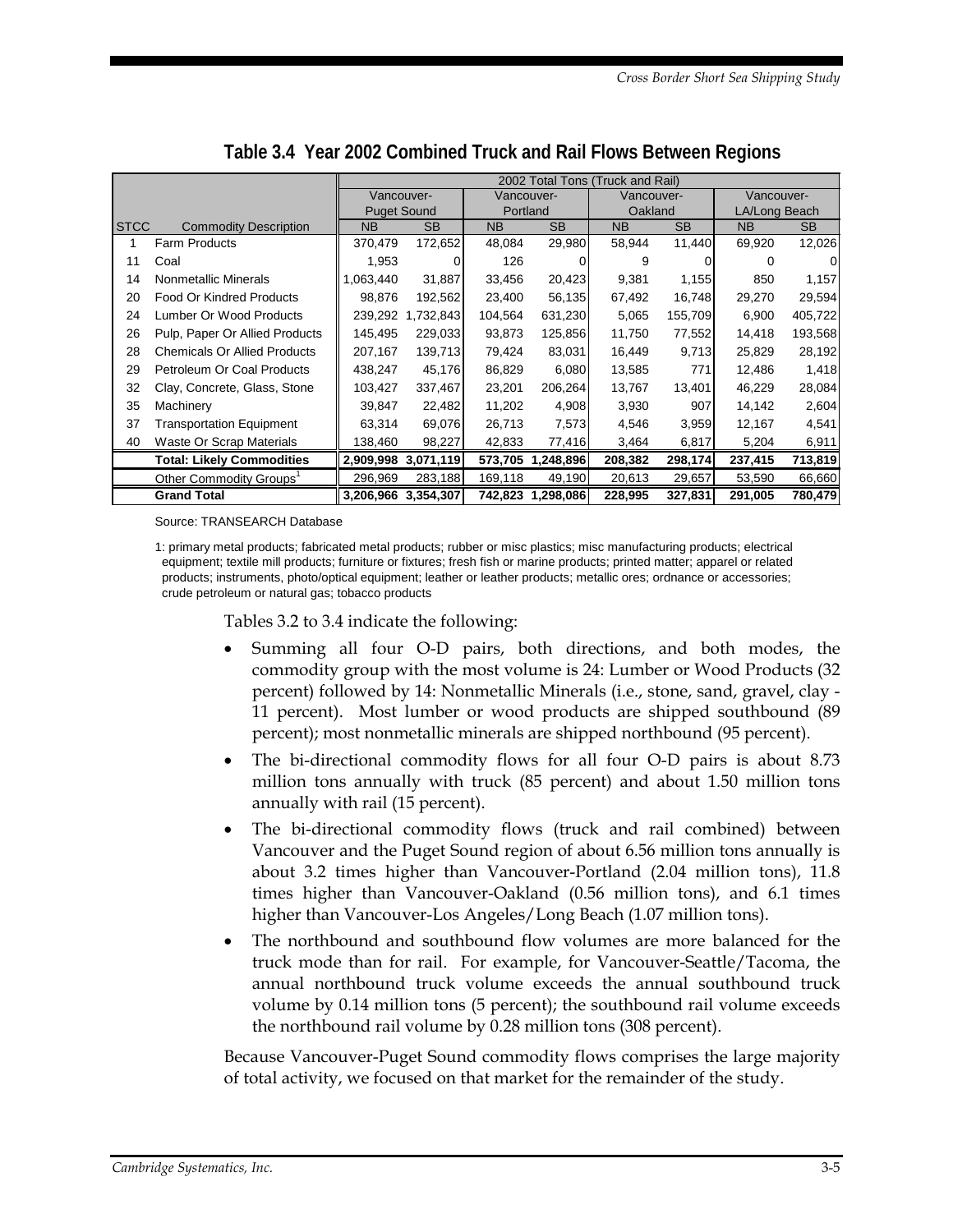# **4.0 Summary of Truck Rate Research**

# **4.1 LINE-HAUL RATES**

A technical memorandum was provided to the IMTC Marine Subcommittee in October 2005 that presented cross-border truck rates. The results were based on a survey of shippers and consignees identified from the IMTC cross-border truck survey database. These results were later refined to account for the following:

- Feedback from the IMTC Marine Subcommittee was that the rates presented may be too low, as they did not include fuel surcharges.
- Short sea shipping between Vancouver BC and the Puget Sound region was considered to be the most feasible on the basis of having the most potential market volume available.
- Analysis of rail rates was not conducted given the relatively low cross-border rail tonnage volumes, as identified in Section 3.0. While the diversion of shipments from the rail mode to short sea shipping is possible, the potential market is significantly smaller than for truck to sea diversion.

Consequently, the truck rate research was updated for the Vancouver – Puget Sound corridor. Updated line-haul truck rates between Vancouver, BC and key cities in the Seattle/Tacoma area were obtained by conducting surveys of major carriers providing cross-border truckload shipping services. The surveys gathered information on line-haul truck rates and fuel surcharges for shipping between Vancouver and the key Puget Sound cities of Everett, Seattle, Tacoma, and Olympia, ports which were under consideration for providing the terminal facility for cross-border short-sea shipping services. A critical consideration in obtaining line-haul truck rates from surveys for comparison with short-sea shipping rates was the presence of back-haul. One-way line-haul rates with no back-haul guarantee for the carrier are generally higher than line-haul rates with back-haul guaranteed by the shipper. Line-haul rates with no back-haul are considered more comparable in analyzing modal diversion from truck to shortsea shipping in terms of costs, since shippers with back-haul will have the propensity to use truck mode due to lower rates, which may not necessarily be realized with back-haul in short-sea shipping.

A total of 25 carriers were successfully interviewed in April 2006, and the results of these surveys were used to estimate average line-haul (base) rates and fuel surcharges for truckload shipping between Vancouver, BC and the cities of Everett, Seattle, Tacoma, and Olympia. Table 4.1 summarizes the survey results for total line-haul truck rates by market pair.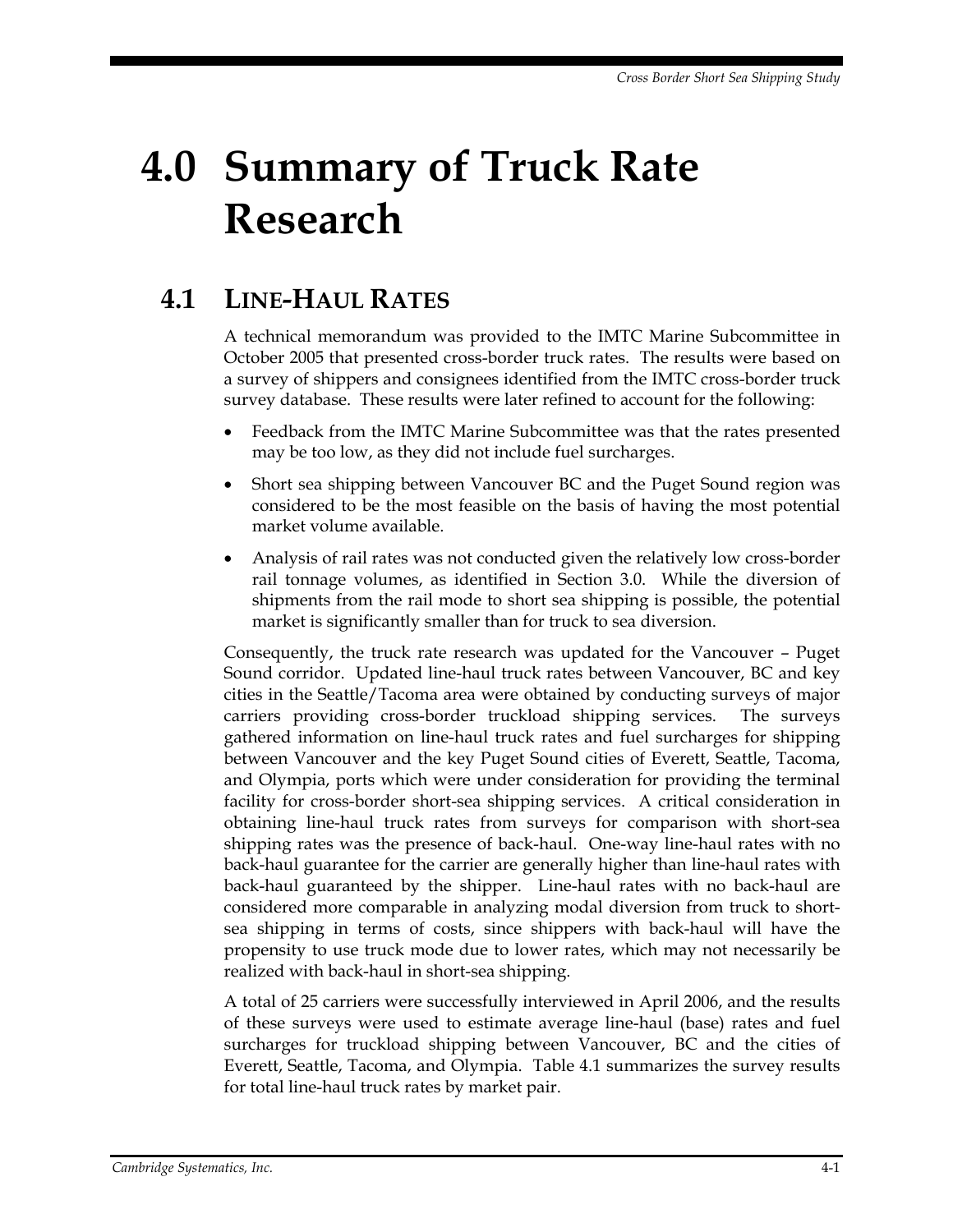|                    |                  |                     | <b>Total Rate</b> |
|--------------------|------------------|---------------------|-------------------|
|                    | Average          | <b>Average Fuel</b> | (one-way with     |
| <b>Market Pair</b> | <b>Base Rate</b> | Surcharge           | no back-haul)     |
| Vancouver-Everett  | \$540            | 20%                 | \$648             |
| Vancouver-Seattle  | \$585            | 20%                 | \$702             |
| Vancouver-Tacoma   | \$650            | 20%                 | \$780             |
| Vancouver-Olympia  | \$715            | 20%                 | \$858             |

**Table 4.1 Line-Haul Truck Rates in U.S. Dollars** 

Source: Cambridge Systematics. Some, but not all, carriers reported they would reduce the total rate by about 10 percent if the shipper has a back-haul. These numbers were rounded to \$25 increments for use in Section 7.0: Spreadsheet Model Analysis.

# **4.2 DRAYAGE RATES**

Short sea shipping requires a truck dray from the point of origin to the loading port and another dray from the discharging port to the final destination. These truck drays would be additional costs associated with short sea shipping that would not be applicable to trucking, and create a practical limit from both a cost and a time perspective with respect to the feasible market area around each port of call of short-sea shipping.

Trucking companies typically assess drayage costs in terms of fixed rates for particular mileage bands (i.e., 0-30 miles, 31-60 miles). Drayage costs for estimating the drayage component of short-sea shipping costs were determined by conducting surveys of carriers providing truck drayage services in the Puget Sound. Almost all the carriers surveyed were intermodal drayage carriers, providing container drayage services to and from the Ports of Tacoma and Seattle. Consequently, the drayage costs obtained from these carriers included the cost of empty container movement. This component of the intermodal drayage cost will not be applicable to drayage operations for roll-on/roll-off (ro/ro) services because the truck will not need to pick-up or drop-off empty containers. To account for this, the drayage costs obtained from the surveys were factored down to arrive at drayage costs applicable to ro/ro short-sea shipping. A total of 13 intermodal drayage carriers were successfully interviewed. Average ro/ro drayage rates, inclusive of fuel surcharges, derived from these survey results are presented in Table 4.2.

| Table 4.2 |  | Drayage Rates in U.S. Dollars |
|-----------|--|-------------------------------|
|           |  |                               |

|          | <b>Base Rate</b> | <b>Average Fuel</b> | <b>Total Rate</b> |          |  |
|----------|------------------|---------------------|-------------------|----------|--|
| 30 miles | 60 miles         | Surcharge           | 30 miles          | 60 miles |  |
| \$87.50  | \$150.00         | <b>20%</b>          | \$105.00          | \$180.00 |  |

Source: Cambridge Systematics.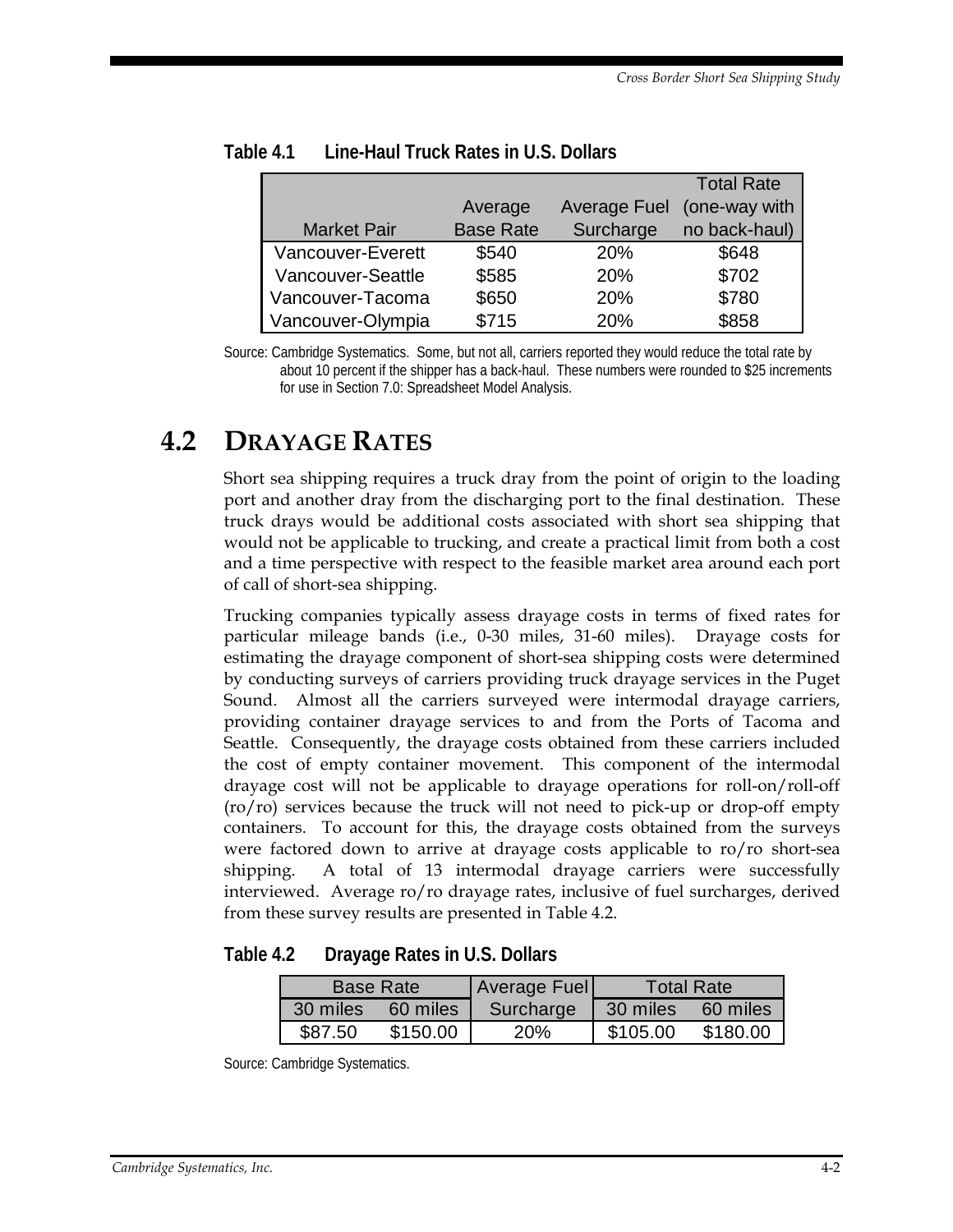# **5.0 Vessel, Service, and Infrastructure Analysis**

A separate technical memorandum was developed by Moffatt & Nichol Engineers (M&N) that assesses and recommends vessels, service types, and infrastructure that would best serve a regional, cross-border short sea shipping service. This section summarizes the major findings from that memo.

### **5.1 VESSELS**

The short sea shipping barge would most likely be a typical flat-deck type, capable of ocean service. A barge size of 400 feet by 100 feet could be used, which is a good approximation for typical barge sizes that are used in the industry. A flat-decked, roll-on/roll-off (ro-ro) barge could accommodate truckborne shipments.

Ro-ro operations seem preferable to lift-on/lift-off (lo-lo) operations, due to greater flexibility of the types of commodities that can be shipped. Ro-ro operations were selected for further analysis in this report. There may be smaller ports and terminals within the study area with lo-lo equipment that is not being fully utilized, and therefore could be used at relatively modest marginal costs. In such cases, a combination of ro-ro and lo-lo operations could be possible.

# **5.2 SERVICE FEASIBILITY**

M&N studied the feasibility of hypothetical short sea shipping operations on the basis of whether sufficient commodity volumes are present to support the service. The estimated commodity flows were discussed in Section 3: Summary of Commodity Flow Analysis. M&N then applied estimated truck payload factors of 21-22 tons per truckload to convert these commodity flows into estimated truck hauls. A 400' by 100' barge could carry about 65-75 ro-ro trailers.

In order to be cost-competitive, a short sea barge service would need to be as fully loaded as possible. For the Vancouver – Seattle trade lane, assuming a 10 percent diversion of the cross-border truck flows identified in Section 3.0 to a short-sea shipping operation, one barge movement per weekday in each direction could be supported using 400' by 100' barges (two barges required).

For the Vancouver – Portland market, also assuming a 10 percent market share, a daily service schedule could not be supported because the commodity volumes are much smaller. Using a 400' by 100' barge, nearly 1.5 barge movements per week in each direction could be supported (one barge required).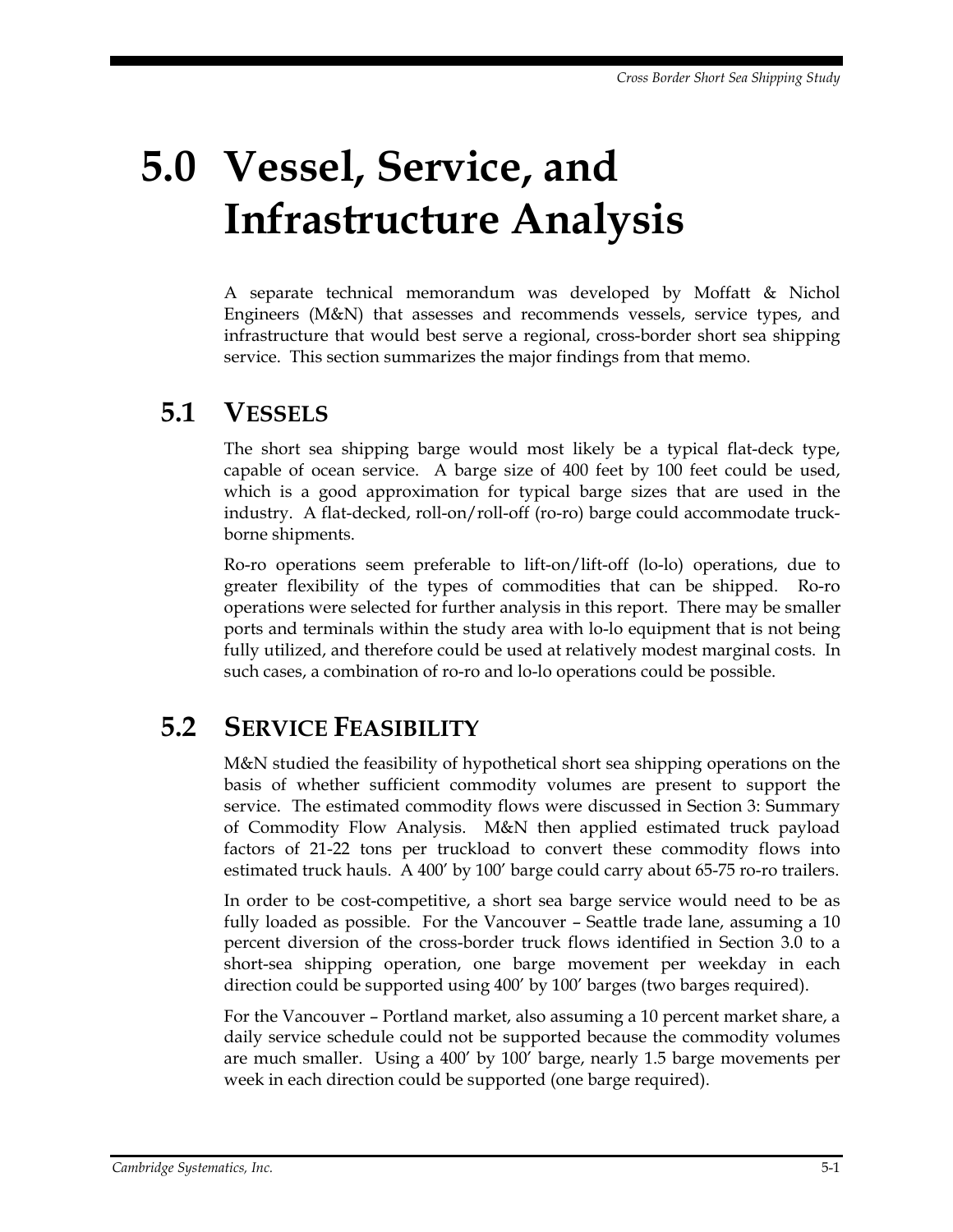# **5.3 TERMINALS**

For either a ro-ro or a lo-lo operation, a minimum size for a facility not contiguous to an existing facility would require 4-5 acres. A ro-ro operation would be less expensive than a lo-lo operation with respect to the terminal and yard operations. Ro-ro terminal equipment needs would be minimal, since heavy lifting equipment for container stacking would not be required. Yard equipment may be necessary to move chassis and other rolling stock onto the barge. At least one loading ramp, preferably two, would be required for moving the wheeled cargo from the pier to the barge and vice versa.

For a small non-union ro-ro service, each terminal operation may require a minimum of 4-5 workers (one clerk, two individuals for moving rolling stock, one individual for general support, and one foreman/supervisor). Additional personnel would include customs staffing requirements and company overhead (marketing, accounting, IT, management, etc.). For a union operation, additional staffing of at least 2 workers would likely be required and the labor rates would be higher. Possible alternative labor arrangements and work rules with the International Longshore and Warehouse Union (ILWU) could be investigated.

Lo-lo operations utilize heavy equipment such as mobile cranes, wharf cranes on rail, reach stackers, or top picks. This equipment would require a more costly initial terminal investment, as well as at least two additional equipment operators at each terminal relative to ro-ro operations. However, lo-lo operations for a new short sea shipping service could be practical if facilities exist that have underutilized lo-lo equipment.

As a result of these findings, we believe the most feasible option for short sea shipping would be a ro-ro service with staffing and labor rates that are comparable to those provided for the non-union case.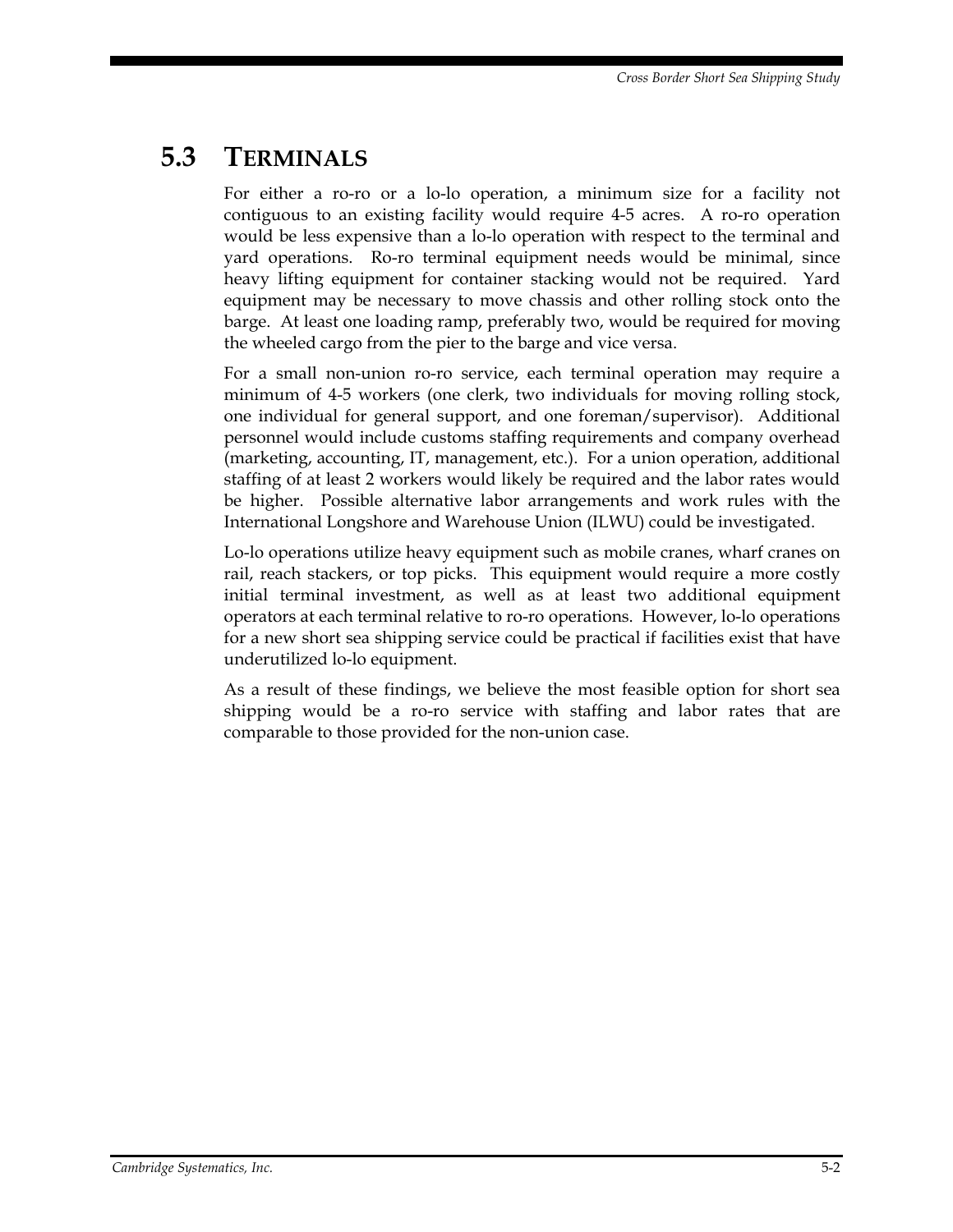# **6.0 Carrier and Shipper Interview Findings**

Interviews with cross-border carriers and shippers were conducted in order to obtain background on shipping patterns and the level of interest in short sea shipping, with the intent of using this information to estimate the market potential of short sea shipping under alternative scenarios. Carriers were interviewed as part of the study because it is likely that carrier alliances between ocean carriers and motor carriers could form a core market for short sea services. Carriers could take advantage of potentially lower costs on the line-haul portion of the move and achieve higher levels of equipment utilization on many short trips to and from the short sea terminal (as well as other local moves). Motor carriers or ocean carriers may also partner with (or act as) intermodal marketing companies (IMCs) for the purpose of making these bundled services available to their customers. A total of 31 carriers and 44 shippers were interviewed in December 2005 and January 2006.

This section contains results from a series of interviews conducted with existing cross-border carriers and shippers regarding their types of commodities carried, size and frequency of shipments, origins and destinations, current shipment costs, and level of interest in a hypothetical short sea service.

It should be noted that all of the interviews and subsequent market analysis assume a commercial short sea service operated by a common carrier. It is likely that initial short sea services may be developed to serve single customers as private services. In fact there is already evidence of some large shippers moving in this direction. The cost parameters and level of interest for this type of service is likely to be somewhat different than what has been determined in this report for a commercial service.

### **6.1 SHIPPING PATTERNS**

Of the 75 carriers and shippers surveyed, 57 provided information on the origins and destinations they serve. Of those 57:

- All 57 (100 percent) serve the Vancouver region;
- 50 (88 percent) serve the Puget Sound region;
- 32 (56 percent) serve the Portland region;
- 15 (26 percent) serve the San Francisco Bay Area (i.e., Oakland); and
- 17 (30 percent) serve Southern California (i.e., Los Angeles/Long Beach).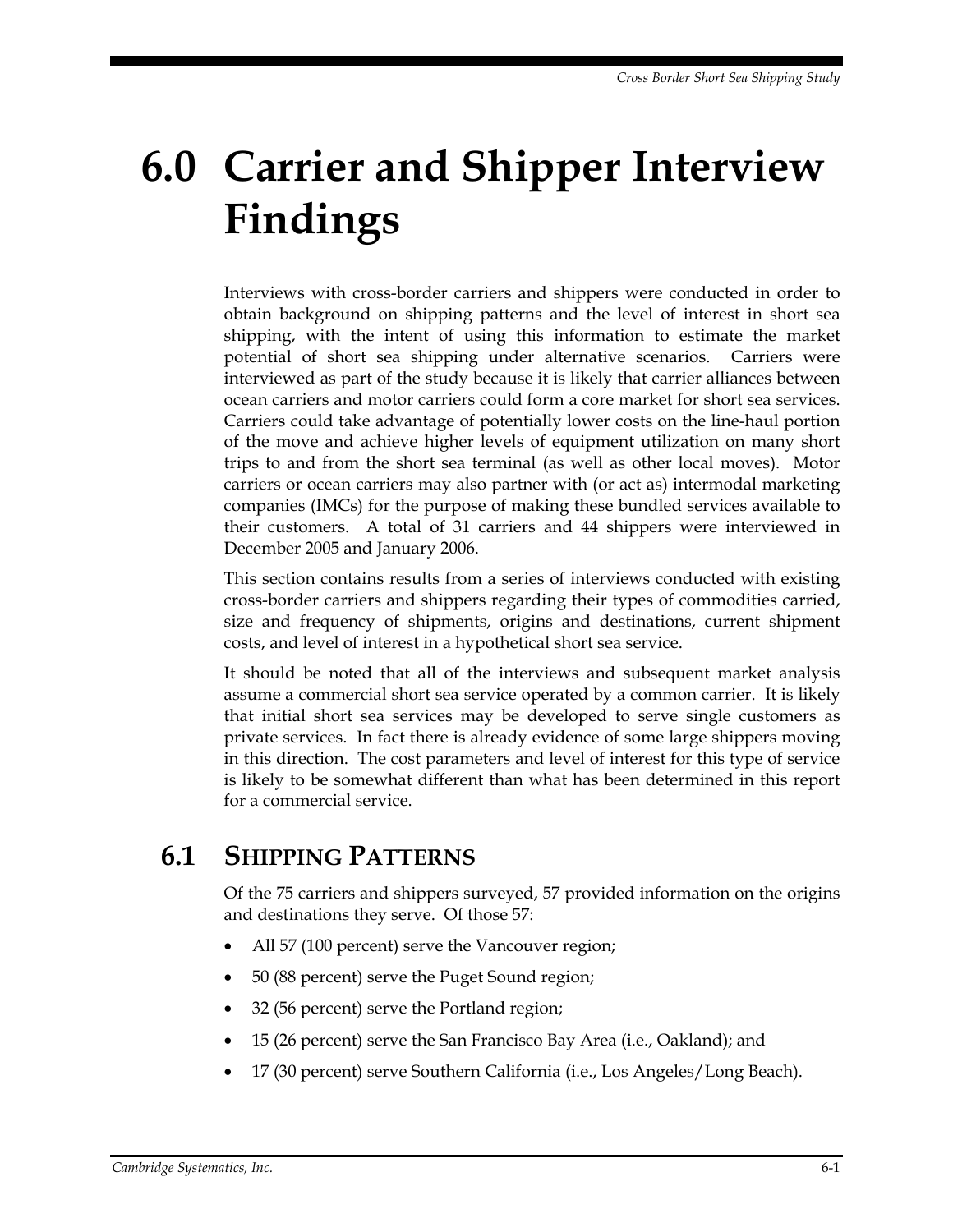The U.S. market percentages do not add to 100 percent because 33 of the survey respondents (58 percent) serve more than one U.S. region – typically Seattle plus one or more other region(s).

Commodities shipped varied widely among the 75 respondents. The most common commodity group was 24: Lumber or Wood Products (12 respondents; 16 percent) followed by 20: Food or Kindred Products (11 respondents; 15 percent). There were not enough surveys taken to determine statistically significant findings by commodity group.

Among the 17 Vancouver-Seattle shippers who indicated whether they use same day or next day delivery, 3 respondents (18 percent) used same day delivery, 13 respondents (76 percent) used next day delivery (i.e., overnight), and one respondent (6 percent) used both same day and next day delivery.

# **6.2 INTEREST IN SHORT SEA SHIPPING**

#### **Overall Level of Interest**

Survey respondents were asked whether they would consider using a short sea ro-ro shipping service that operated on a daily schedule and was priced at least 10 percent lower than their current shipment rate. Table 6.1 shows the level of interest in this service.

|                          |                                    | Yes or Maybe |      | <b>No</b> |      |
|--------------------------|------------------------------------|--------------|------|-----------|------|
|                          |                                    | #            | $\%$ | #         | $\%$ |
| Carrier                  | Vancouver - WA and/or OR only      | 5            | 45%  | 6         | 55%  |
| Carrier                  | Other or Not Stated                | 6            | 30%  | 14        | 70%  |
|                          | <b>All Carriers</b>                | 11           | 35%  | 20        | 65%  |
| Shipper                  | Vancouver - WA and/or OR only      | 13           | 50%  | 13        | 50%  |
| Shipper                  | Other or Not Stated                | 12           | 67%  | 6         | 33%  |
|                          | <b>All Shippers</b>                | 25           | 57%  | 19        | 43%  |
|                          | Vancouver - WA and/or OR only: All |              | 49%  | 19        | 51%  |
| Other or Not Stated: All |                                    | 18           | 47%  | 20        | 53%  |
|                          | <b>GRAND TOTAL</b>                 |              | 48%  | 39        | 52%  |

#### **Table 6.1 Interest in Short Sea Shipping**

Carriers on average were less interested in short sea shipping than shippers:

- 11 of the 31 carriers (35 percent) indicated they would use or would consider using the short sea service;
- 25 of the 44 shippers (57 percent) indicated they would use or would consider using the service.

Among the 11 carriers who ship between Vancouver and Washington State and/or Oregon only, 5 expressed interest in the service (45 percent). Among the 20 other carriers, most of whom service California in addition to Washington and/or Oregon, 6 expressed interest (30 percent).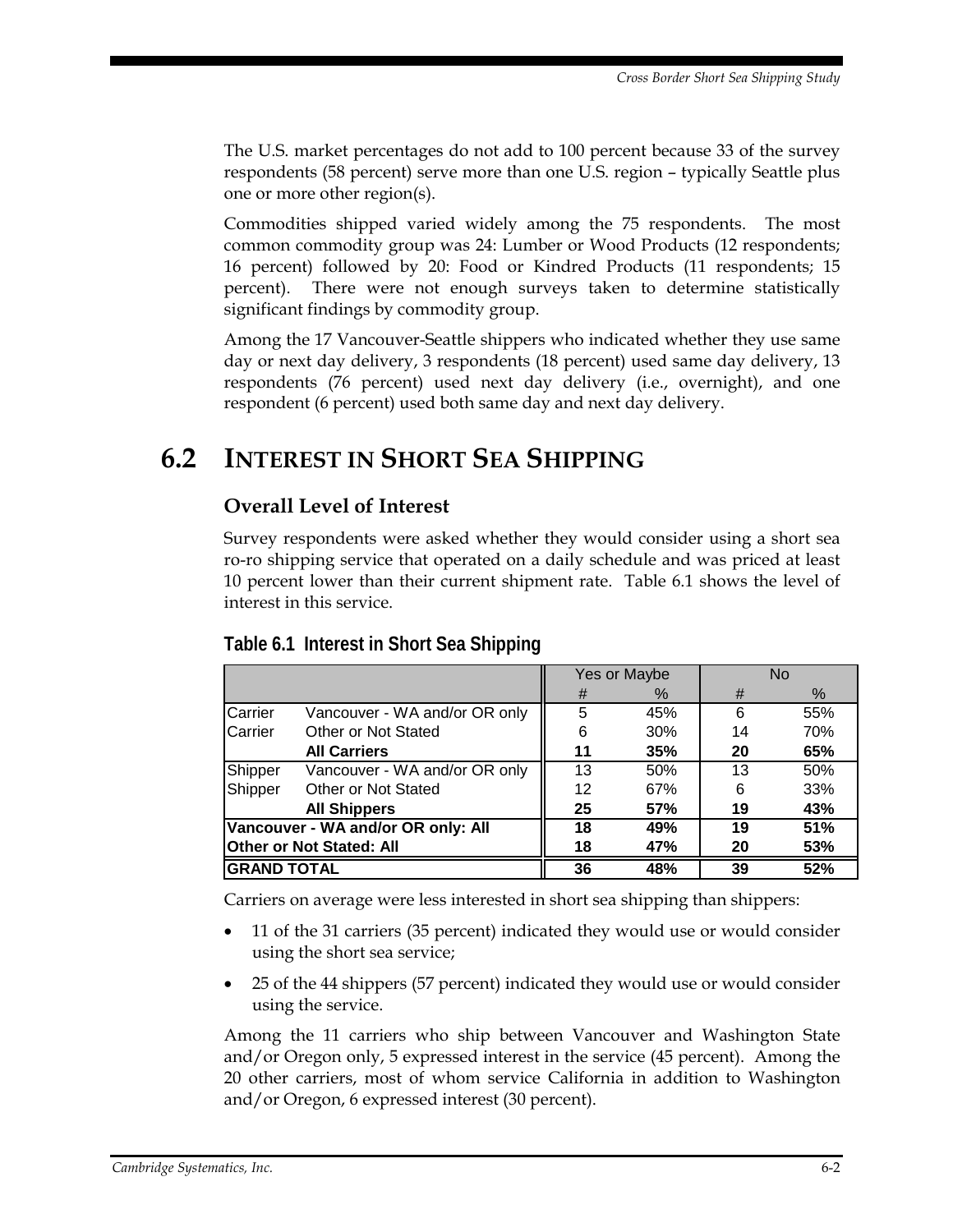Among the 26 shippers who ship between Vancouver and Washington State and/or Oregon only, 13 expressed interest in the service (50 percent). Among the 18 other shippers, most of whom serve California in addition to Washington and/or Oregon, 12 expressed interest (67 percent).

#### **Yes or Maybe Responses**

Table 6.2 summarizes key findings from the 36 "yes or maybe" responses.

**Table 6.2 "Yes or Maybe" Survey Response Findings** 

|                                            | Carriers       |   | <b>Shippers</b> |    | <b>Both</b> |
|--------------------------------------------|----------------|---|-----------------|----|-------------|
|                                            | (out of $11$ ) |   | (out of $25$ )  |    | (out of 36) |
|                                            | $\%$           |   | $\%$            |    | %           |
| Cost advantage of more than 10% needed     | 0%             |   | 16%             |    | 11%         |
| Daily service needed                       | 18%            | 6 | 24%             |    | 22%         |
| Would only consider for some shipments     | 9%             | 9 | 36%             | 10 | 28%         |
| Stated truck border crossing not a problem | 18%            |   | 4%              |    | 8%          |

Focusing on the 25 shipper respondents:

- Four respondents (16 percent) would need the short sea service to have a cost advantage of more than 10 percent in order to use it. For these four respondents, a cost advantage ranging from 15 to 30 percent was necessary;
- Six respondents (24 percent) would not use the short sea service if it operated on a twice weekly schedule instead of a daily schedule;
- Nine respondents (36 percent) indicated they were not willing to divert 100 percent of their shipments to the short sea service. Among these respondents, the percent willing to divert ranged from 10 to 80 percent;
- One respondent (4 percent) indicated that the truck border crossing was not a problem. The other 24 respondents either indicated the border crossing was a problem or did not address this issue.

Among the eight respondents who indicated a particular preference for an afternoon/evening cutoff time, five wanted a 4:00 pm cutoff time, one wanted a 3:30 pm cutoff, one wanted a 6:00-7:00 pm cutoff, and one wanted an 8:00-9:00 pm cutoff.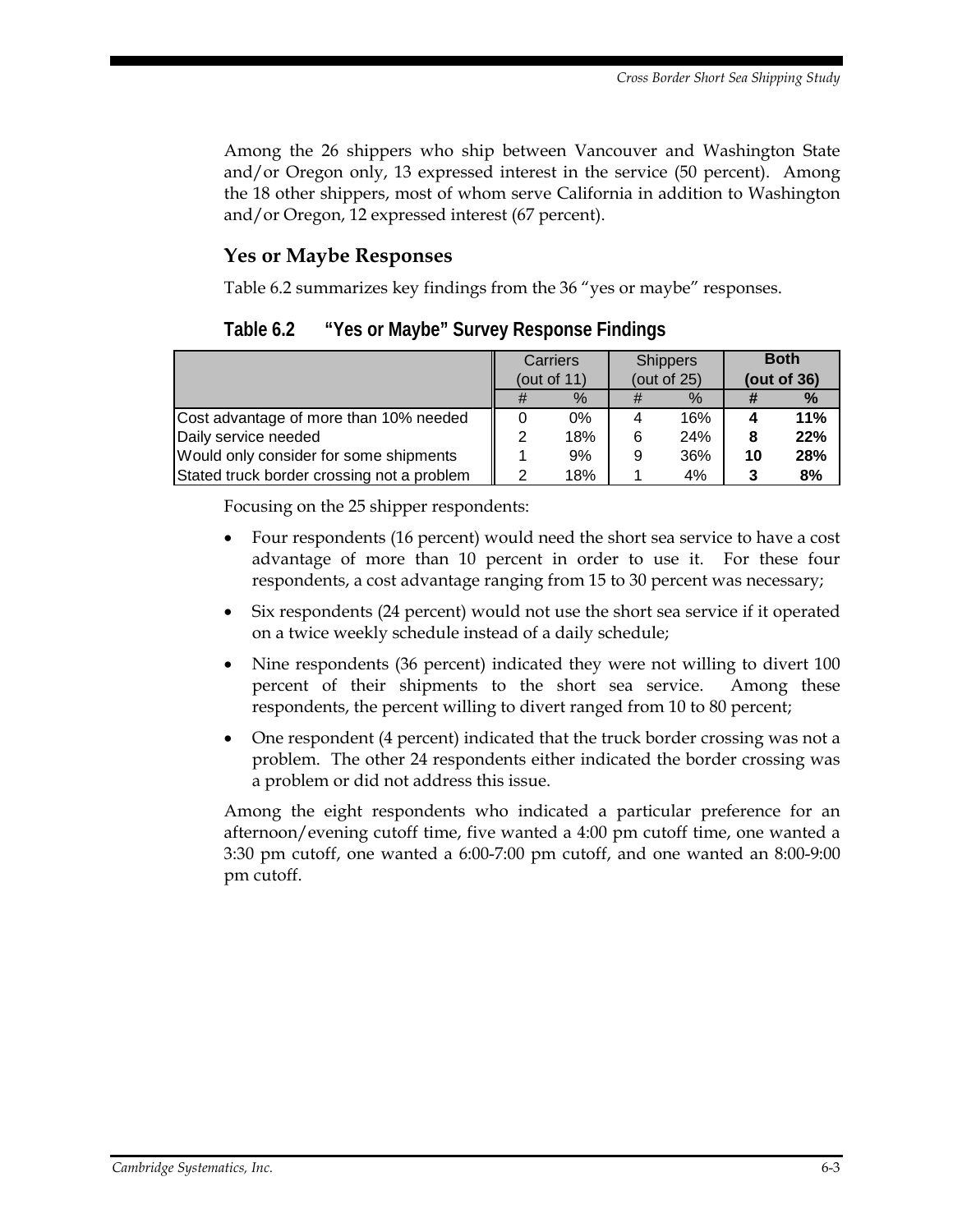#### **No Responses**

Table 6.3 summarizes key findings from the 39 "no" responses.

|                                                |              | Carriers (out of 20) | Shippers (out of 19) | Both (out of 39) |
|------------------------------------------------|--------------|----------------------|----------------------|------------------|
|                                                | $^{\rm \pi}$ | $\%$                 | $\%$                 | $\frac{9}{6}$    |
| Is a trucking company or owns own trucks       |              | 35%                  | 11%                  | 23%              |
| Commodity/shipment is time sensitive           | 6            | 30%                  | 11%                  | 21%              |
| Distance is too short: not time-effective      |              | 5%                   | 37%                  | 21%              |
| Origin and/or destination too far from port(s) | ົ            | 10%                  | 26%                  | 18%              |
| Not enough shipment volume                     | っ            | 10%                  | 11%                  | 10%              |
| Used to ship by sea but found it unreliable    |              | 5%                   | 0%                   | 3%               |
| Too much trouble or not stated                 |              | 15%                  | 11%                  | 13%              |

**Table 6.3 "No" Survey Response Findings** 

Among the 19 shipper respondents, seven respondents (37 percent) thought the distance was too short and that short sea shipping would not be time-effective. Five respondents (26 percent) believed the origin and/or destination was too far from the port(s) for the short sea service to be effective (i.e., concerns about drayage time and cost).

The carriers were more likely than the shippers to indicate that they were a trucking company or owned their own trucks, and as such were not interested in short sea shipping (35 percent of the "no" responses from carriers, as opposed 11 percent of "no" responses from shippers). Carriers were also more likely than shippers to indicate that short sea shipping would not work because the commodity/shipment was time sensitive (30 percent compared to 11 percent).

#### **Additional Comments and Questions**

Many of the 39 "yes or maybe" survey respondents had additional comments and questions about the short sea service:

- Thirteen had questions about how ground transportation/drayage would be handled;
- Nine indicated that service reliability was important to them;
- Nine had questions about customs clearance/paperwork;
- Six had questions about liability/safety/insurance.

# **6.3 SUMMARY OF FINDINGS**

The quantity of survey responses was not large enough to make any definitive estimates about the market share that a short sea service would capture. However, the following key findings are indicative of the market potential that a short sea service could have:

• 21 of the 44 shippers surveyed (48 percent) indicated they would consider using a short sea service if it operated on a daily schedule and was priced at 10 percent lower than their current shipment rate. Another four shippers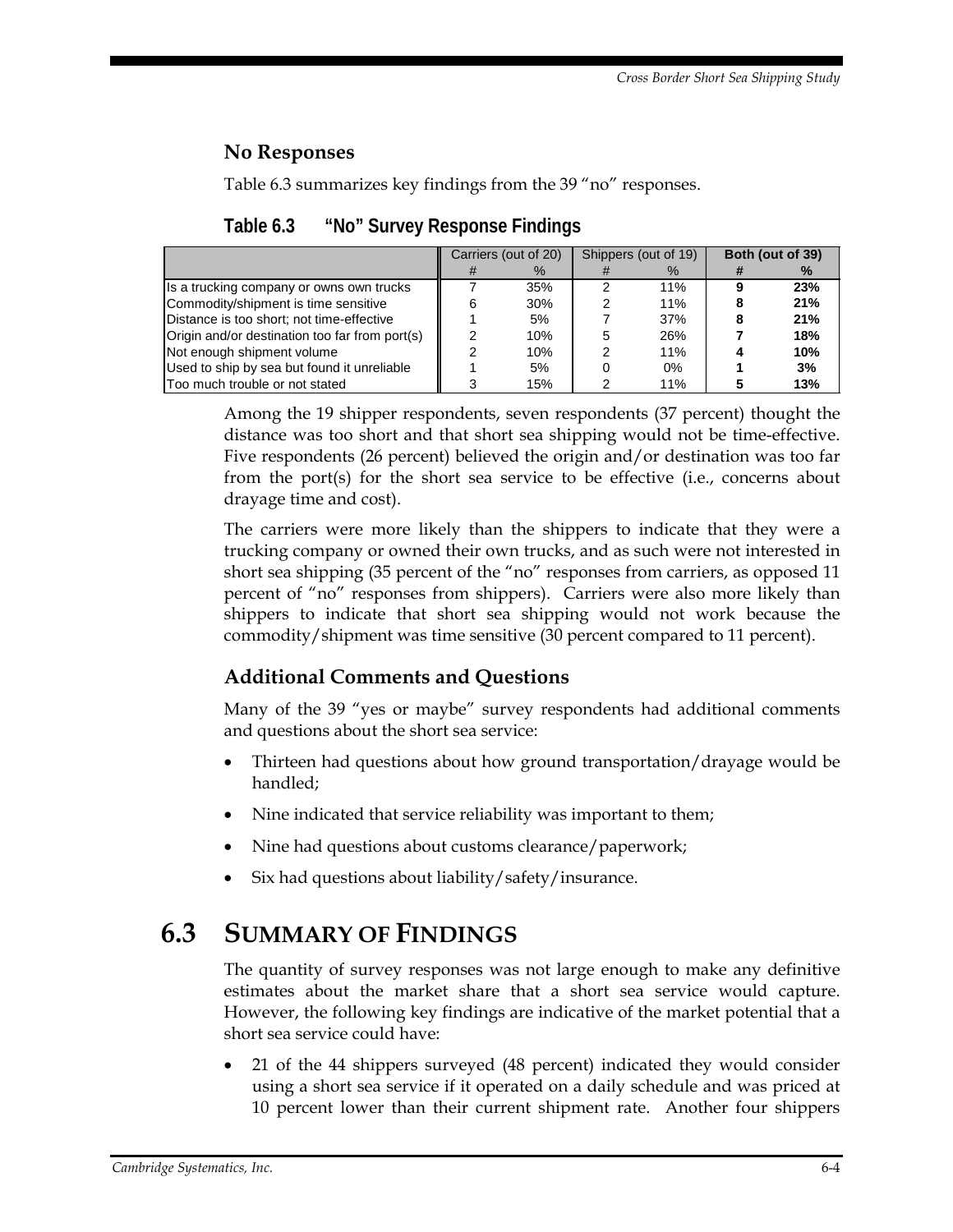would use the service if the price was more than 10 percent less than the rate they currently pay for trucking. Among carriers surveyed, the level of interest was 35 percent.

- If the service operated on a twice weekly schedule instead of a daily schedule, still presuming a 10 percent price advantage, the number of shippers who expressed interest fell from 21 (48 percent) to 16 (36 percent). The level of interest among carriers fell to 29 percent.
- Of the 25 shippers who were receptive to a short sea service, 9 shippers (36 percent) placed a constraint on the percentage of their shipments they were willing to divert.

The most common concerns regarded drayage, reliability, customs clearance, and insurance.

### **6.4 ADDITIONAL RESEARCH**

Additional research was conducted for two marine services that currently serve the West Coast of North America, operated by Westwood and Maruba:

The Westwood service began operations earlier this year, running between Vancouver B.C. and Long Beach on a schedule of one round trip every 14 days (about two trips per month in each direction). The base load for the service consists of forest products for the company Weyerhaeuser; the service is also available to other companies.

A representative from Weyerhaeuser was contacted to discuss this service. He indicated that cost is the primary factor they considered when deciding to use the service; travel time is also a consideration but is less important.

• The Maruba service is operated by Westward Shipping. As of January of this year, round trip service is provided between the ports of Vancouver B.C., Seattle, Oakland, Long Beach, Ensenada (Mexico) and Manzanillo (Mexico). The service runs about three trips per month in each direction, and primarily carries manufactured products to Canada and forest products from Canada.

A representative from Westward Shipping was contacted to discuss the service. He acknowledged that the Maruba service is a long-haul service; it differs significantly from a short-sea service with respect to service frequency and the geography served. The service carries more cargo volume in the northbound direction then it does in the southbound direction. Being costcompetitive with trucking and getting adequate backhauls are the largest challenges for this service. Another challenge is the U.S. Jones Act, which is described in Section 8 of the report.

Two additional stakeholders who are currently investigating the possibility of cross-border short sea shipping services were interviewed (3P Logic and Bellingham Cold Storage). These stakeholders had many of the same observations as the surveyed carriers and shippers: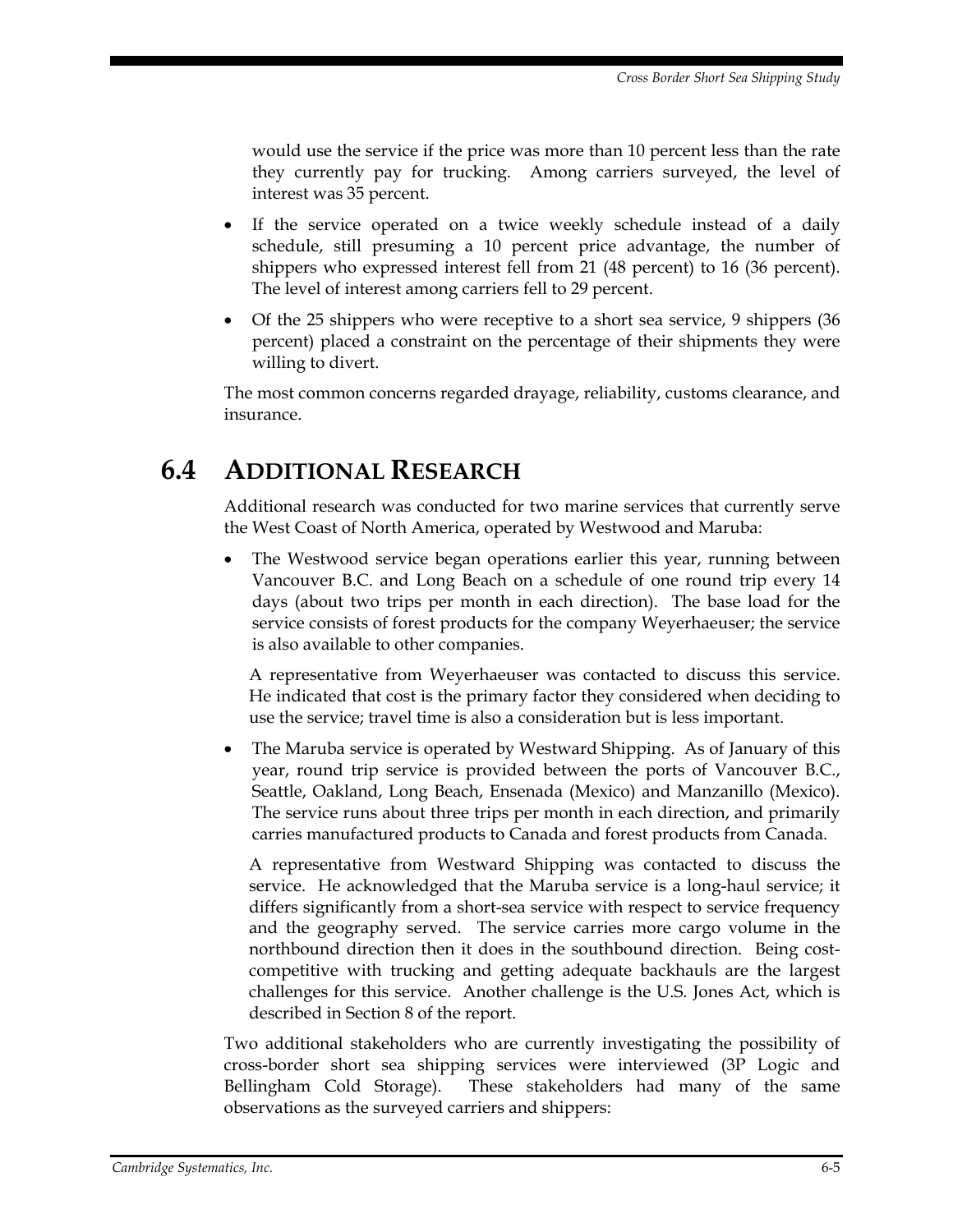- Border delays (up to 2-4 hours per crossing), border surcharges (roughly \$75 per movement), and the lack of delivery time reliability are the main problems with respect to cross-border trucking services. This is what is generating interest in short sea shipping.
- Understanding that short sea service will not be competitive with trucking with respect to travel time, cost competitiveness of the short sea service is therefore the most important consideration. If the short sea shipping service does not demonstrate a cost advantage, shippers are not going to use it.
- High labor costs and customs clearance rules (delays and fees) are significant barriers with respect to having a commercially viable short sea service. The use of private terminals could possibly reduce the labor costs.
- The short sea service would not be likely to attract shippers with origins or destinations that are too far inland because of the drayage costs involved.
- There are currently cross-border container vessels (primarily carrying seafood) that bypass Bellingham on the way to Seattle/Tacoma, only to have the seafood then be trucked back to Bellingham. A project to upgrade the Port of Bellingham infrastructure (i.e., put a heavy-duty dock in place) is currently underway that would allow these vessels to drop off the seafood in Bellingham on the way to Seattle/Tacoma. The project is expected to be completed in Spring 2008, possibly sooner.
- Recognizing that Bellingham is quite close to Vancouver, it was understood that a commercial short sea service between these two ports would probably not be cost competitive when compared to trucking. It therefore may make sense to look further south than Bellingham for starting a commercial service (i.e., the Seattle or Tacoma ports).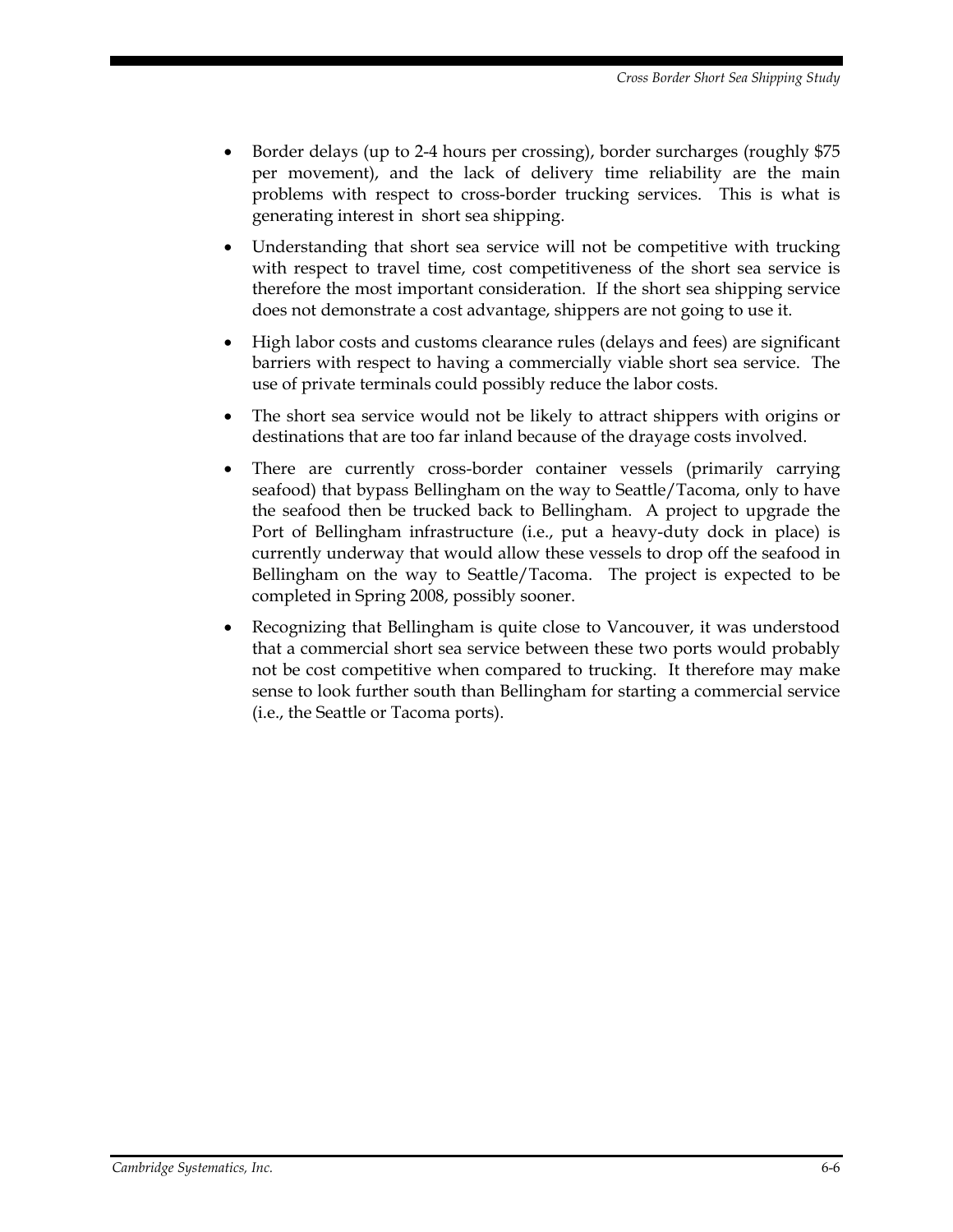# **7.0 Spreadsheet Model Analysis**

The purpose of the spreadsheet model developed for this study is to assess the feasibility of short sea shipping in select geographic markets and service scenarios identified as being most feasible based on previously completed tasks. Based on the commodity flow analysis results in Section 3.0, the following determinations were made regarding the originally identified potential origindestination pairs (i.e., geographic markets):

- **Vancouver B.C. Puget Sound region (Seattle/Tacoma), WA.** Present commodity flow volumes justify further spreadsheet model analysis.
- **Vancouver Portland, OR; Vancouver Oakland, CA; Vancouver Los Angeles/Long Beach, CA.** Present commodity flow volumes do not indicate that these markets are currently viable for the implementation of regularly scheduled commercial services. These markets may become viable in the long run based on continued projected growth in commodity flow volumes, as discussed in Section 7.3 to follow.

For the Vancouver – Puget Sound market, four individual port locations in the Puget Sound region were reviewed: Seattle, Tacoma, Olympia, and Everett. Of these four port locations:

- **Seattle** and **Tacoma** were determined as being the most viable of the four for potential service consideration, due to appropriate steaming time and proximity to counties in the region with significant freight activity (i.e., King and Pierce). This is discussed further in Section 7.1 to follow.
- **Olympia** was determined as not being ideal due to the longer one-way steaming time (about 20 hours), leading to difficulty in developing a service schedule that would effectively allow for next day delivery (would leave only 4 hours for trailer discharge and drayage within the regular business day).
- **Everett** was determined as not being ideal because of low commodity volumes within the capture region (i.e., the drayage distance to/from Pierce County, which has significant freight activity, is too long).

The model parameters and results for Vancouver – Seattle and Vancouver – Tacoma service scenarios are discussed in this section, followed by an assessment of short sea shipping benefits. While the analysis to follow used fixed inputs, the model was set up to enable sensitivity analysis as well (i.e., varying cost numbers and commodity volumes).

# **7.1 SHORT SEA SHIPPING COSTS**

The costs of the short sea shipping service, relative to the costs of competing modes described in Section 4: Summary of Truck and Rail Rate Research, is of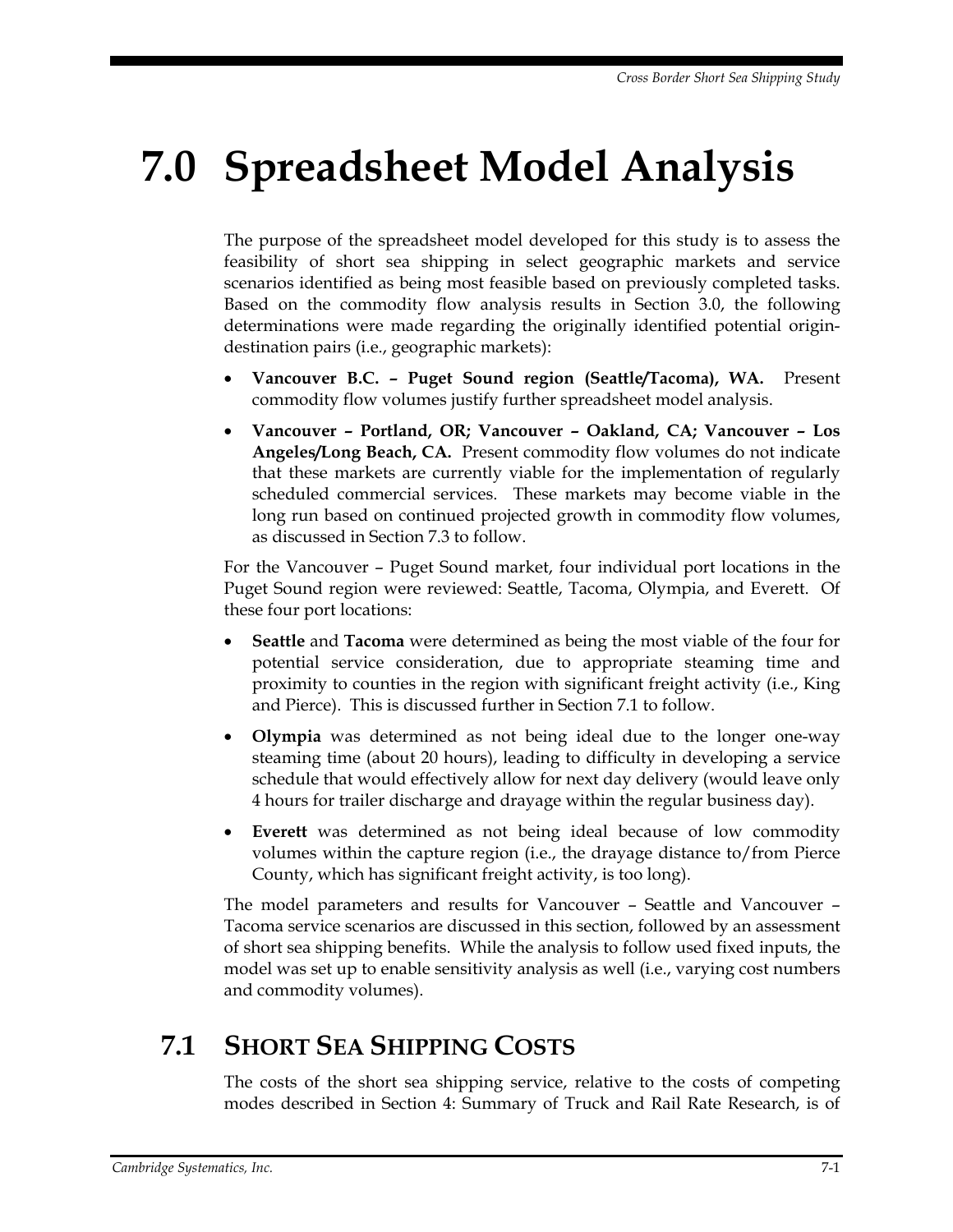critical importance with respect to determining whether the service would be feasible. A short sea service will not be able to compete with a trucking service on the basis of travel time, so it is essential for the short sea service to be competitive with trucking on the basis of cost in order to generate market share. Seaworthy Systems prepared the cost analysis for this study, based on in-house knowledge of short sea service operations in other parts of the country. The findings from the cost analysis are provided to follow.

#### **Fixed Costs**

The fixed cost components of a ro-ro short sea service that do not depend on the number of shipments per barge at present were estimated as follows:

- Tug: A 5,000 horsepower tug was selected to ensure that adequate power is available to support consistent, regularly scheduled service. It is estimated to cost \$6,000 per day (amortized based on a 25-year useful life).
- Barge: A 400' by 100' barge is estimated to cost \$2,000 per day (amortized based on a 15-year useful life).
- Load and Discharge: Loading and discharging the trailers is estimated to cost \$6,550 per one-way trip. The cost is considered to be fixed because the personnel need to be staffed and available regardless of the number of trailers that are loaded and discharged per trip.
- Terminal: Two six-acre terminals, each with two gates, one office, and five hostlers are assumed. The terminal cost is estimated at \$2,650 per day (amortized based on a 20-year useful life).

These cost estimates assume the use of new, fuel efficient tug and barge units built in China, operated by an American/Canadian crew. If units built in the United States were used, the cost estimates would more than double. The cost estimates also assume the use of private terminals. The use of public terminals would result in significantly higher load/discharge and terminal costs due to differences in labor costs. In order for the short sea service to be costcompetitive, it is essential that the barge utilization be as high as possible so that these fixed costs are divided among a larger number of shipments.

#### **Variable Costs**

Other ro-ro service cost components are dependent on the number of shipments per barge, and at present were estimated as follows:

- Fuel: Fuel costs are estimated at \$2.25 per gallon. The barge is estimated to use 208.33 gallons of fuel per hour (or \$468.74 per hour) when steaming between ports, and 20.83 gallons per hour (or \$46.87 per hour) when docked at a port.
- Miscellaneous: Miscellaneous costs per trailer (i.e., port charges) are estimated at \$45 per trailer.
- Drayage: Estimated drayage costs per trailer are provided in Section 4.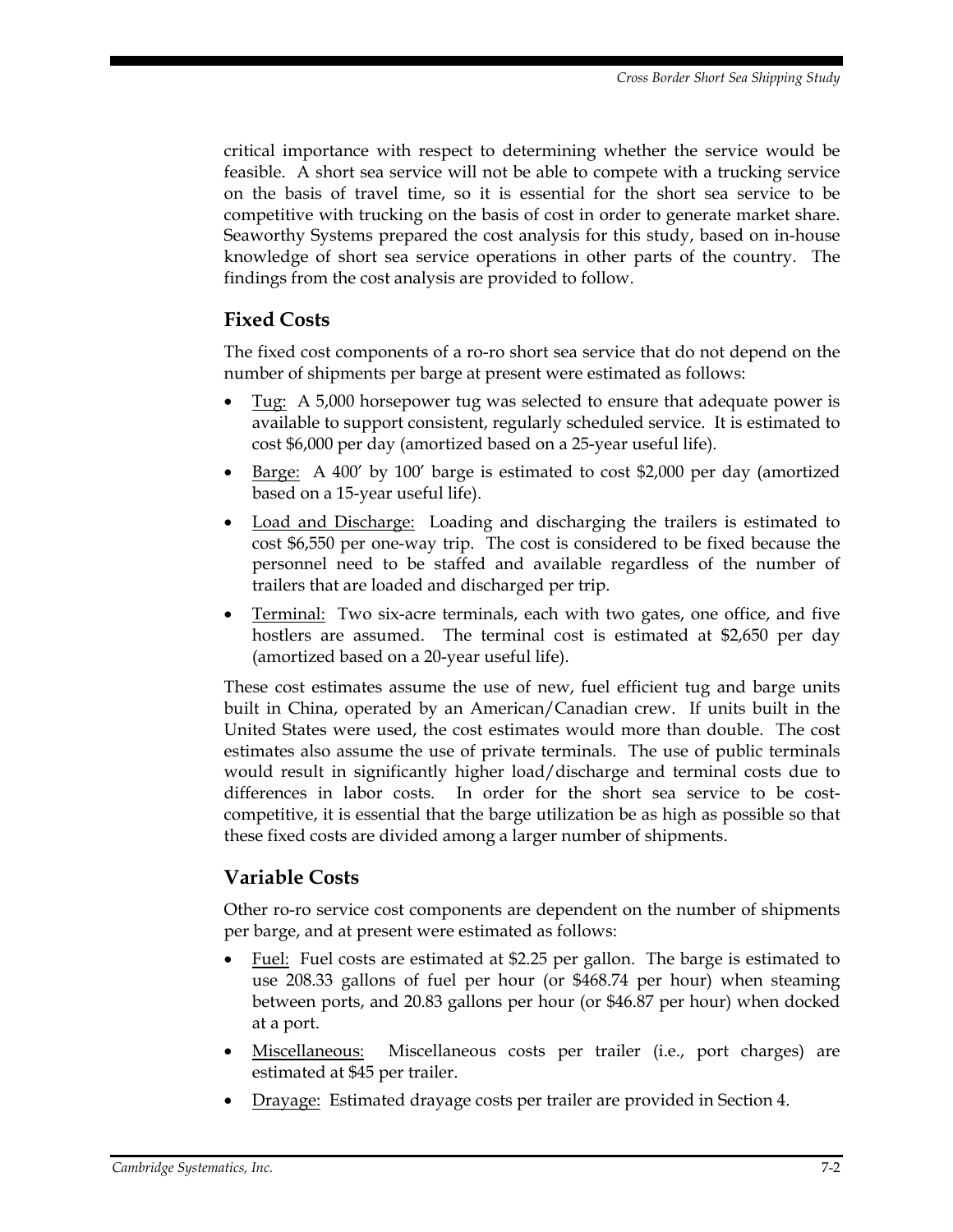#### **Cost Analysis**

On the basis of these fixed and variable cost estimates, the short sea service cost per trailer was estimated as a function of the barge utilization. This was done for a short sea service between Vancouver and either Seattle or Tacoma that is scheduled each weekday in each direction. Each barge would leave the origin port at 6 pm (all trailers would need to be at the port by 5 pm), steam overnight, and arrive no later than noon the following day at the destination port. This then leaves sufficient time to discharge the trailers and dray them to their final destination. Two barges are needed for this service, as shown in Table 7.1.

|           | Barge 1                           | Barge 2                           |
|-----------|-----------------------------------|-----------------------------------|
| Monday    | Leaves Vancouver (6 pm)           | Leaves Seattle/Tacoma (6 pm)      |
| Tuesday   | Arrives Seattle/Tacoma (by noon); | Arrives Vancouver (by noon);      |
|           | Leaves Seattle/Tacoma (6 pm)      | Leaves Vancouver (6 pm)           |
| Wednesday | Arrives Vancouver (by noon);      | Arrives Seattle/Tacoma (by noon); |
|           | Leaves Vancouver (6 pm)           | Leaves Seattle/Tacoma (6 pm)      |
| Thursday  | Arrives Seattle/Tacoma (by noon); | Arrives Vancouver (by noon);      |
|           | Leaves Seattle/Tacoma (6 pm)      | Leaves Vancouver (6 pm)           |
| Friday    | Arrives Vancouver (by noon);      | Arrives Seattle/Tacoma (by noon); |
|           | Leaves Vancouver (6 pm)           | Leaves Seattle/Tacoma (6 pm)      |
| Saturday  | Arrives Seattle/Tacoma (by noon); | Arrives Vancouver (by noon);      |
|           | Now on Barge 2 schedule           | Now on Barge 1 schedule           |
| Sunday    | Idle                              | Idle                              |

**Table 7.1 Proposed Service Schedule**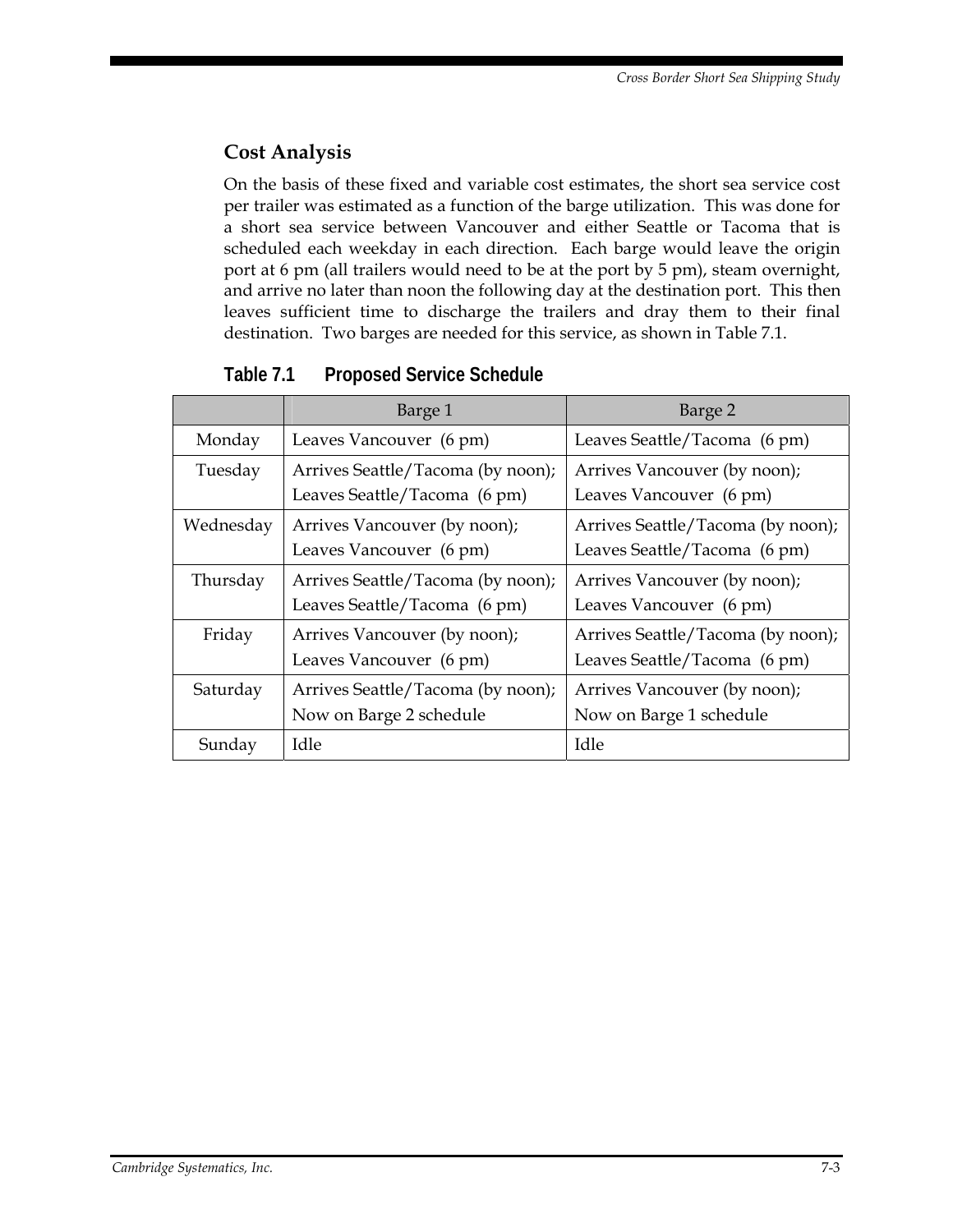These results from the cost analysis are provided in Table 7.2 (Vancouver – Seattle; 129 miles) and in Table 7.3 (Vancouver – Tacoma; 149 miles).

#### **Table 7.2 Cost per Trailer: Vancouver - Seattle**

#### **WATERBORNE INTERMODAL SERVICE - Between VANCOUVER and SEATTLE, WA**

(100' x 400' Barge)

| Nautical Miles - one way                |                    |                                    | 129             |               |           |        |            |        |          |        |      |            |            |        |          |        |
|-----------------------------------------|--------------------|------------------------------------|-----------------|---------------|-----------|--------|------------|--------|----------|--------|------|------------|------------|--------|----------|--------|
| Vessel - % Loaded<br>Trailers per Day:  |                    | $(100' \times 400' \text{ barge})$ |                 |               | 100 % (1) |        | $90\% (2)$ |        | 80 % (2) |        |      | $70\%$ (2) | $60\%$ (2) |        | 50 % (2) |        |
|                                         |                    |                                    |                 |               |           | 58     |            | 52     |          | 46     |      | 41         | 35         |        | 29       |        |
| One Way Time (Hours):                   |                    |                                    | Steaming        |               |           | 15.6   |            | 15.5   |          | 15.3   |      | 15.2       |            | 15.1   |          | 15.0   |
|                                         |                    | Port                               |                 |               |           | 8.4    |            | 8.5    |          | 8.7    |      | 8.8        |            | 8.9    |          | 9.0    |
|                                         |                    |                                    |                 | Total         |           | 24.0   |            | 24.0   |          | 24.0   |      | 24.0       |            | 24.0   |          | 24.0   |
| Cost:                                   |                    |                                    |                 |               |           |        |            |        |          |        |      |            |            |        |          |        |
| Tug                                     | $(5,000$ HP)       | \$                                 | 6,000           | /day          | \$        | 6,000  | S          | 6,000  | S        | 6,000  | S    | 6,000      | S          | 6,000  | S        | 6,000  |
| Fuel                                    | Steaming           |                                    | 208.33 gals/hr. | @ \$2.25/gal. |           | 7,312  | S          | 7,266  | S        | 7,172  | S    | 7,125      | S          | 7,078  |          | 7,031  |
|                                         | Port               |                                    | 20.83 gals/hr.  | @ \$2.25/gal. | \$        | 394    | \$         | 398    | \$       | 408    | S    | 412        | S          | 417    |          | 422    |
| Barge                                   |                    | \$                                 | 2,000           | /day          | \$        | 2,000  | S          | 2,000  | S        | 2,000  | S    | 2,000      | S          | 2,000  |          | 2,000  |
| Load and Discharge:                     |                    | \$                                 | 6,550           | /trip         | \$        | 6,550  | \$         | 6,550  | \$       | 6,550  | S    | 6,550      | S          | 6,550  | S        | 6,550  |
| Terminal                                |                    | \$                                 | 2,650           | /day          |           | 2,650  | S          | 2,650  | S        | 2,650  | S    | 2,650      | S          | 2,650  |          | 2,650  |
| Miscellaneous:                          |                    |                                    | 45              | /trailer      | \$        | 2,610  |            | 2,349  |          | 2,088  | \$   | 1,827      |            | 1,566  |          | 1,305  |
|                                         | Sub Total (3)      |                                    |                 |               | \$        | 27,516 | \$         | 27,213 | \$       | 26,868 | \$   | 26,564     | \$         | 26,261 |          | 25,958 |
| <b>Total Water Cost:</b>                |                    |                                    | Per Trailer     |               |           | 474    |            | 521    |          | 579    |      | 654        |            | 755    |          | 895    |
|                                         | Drayage (each end) | \$                                 | 105             | /trailer      | \$        | 210    | \$         | 210    | \$       | 210    | \$   | 210        | \$         | 210    | S        | 210    |
| Total Equivalent Water Intermodal Cost: |                    |                                    |                 |               | \$        | 684    | \$         | 731    | \$       | 789    | \$   | 864        | \$         | 965    | \$       | 1,105  |
| Truck Rate:                             |                    |                                    |                 |               | \$        | 700    | \$         | 700    | \$       | 700    | \$   | 700        | \$         | 700    | S        | 700    |
| Water Advantage (Disadvantage):         |                    |                                    | \$              | 16            | \$        | (31)   | \$         | (89)   | \$       | (164)  | - \$ | (265)      |            | (405)  |          |        |

(1) With a mix of trailer lengths, 75% - 53-foot and 25% averaging 34-feet.

With a mix of trailer lengths similar to Note 1, but at an lesser load factor. (2)

(3) Does not include any expense for Harbor Maintenance Tax, Security Charges, or Customs fees.

Source: Seaworthy Systems. Assumes short dray at each end (< 30 miles).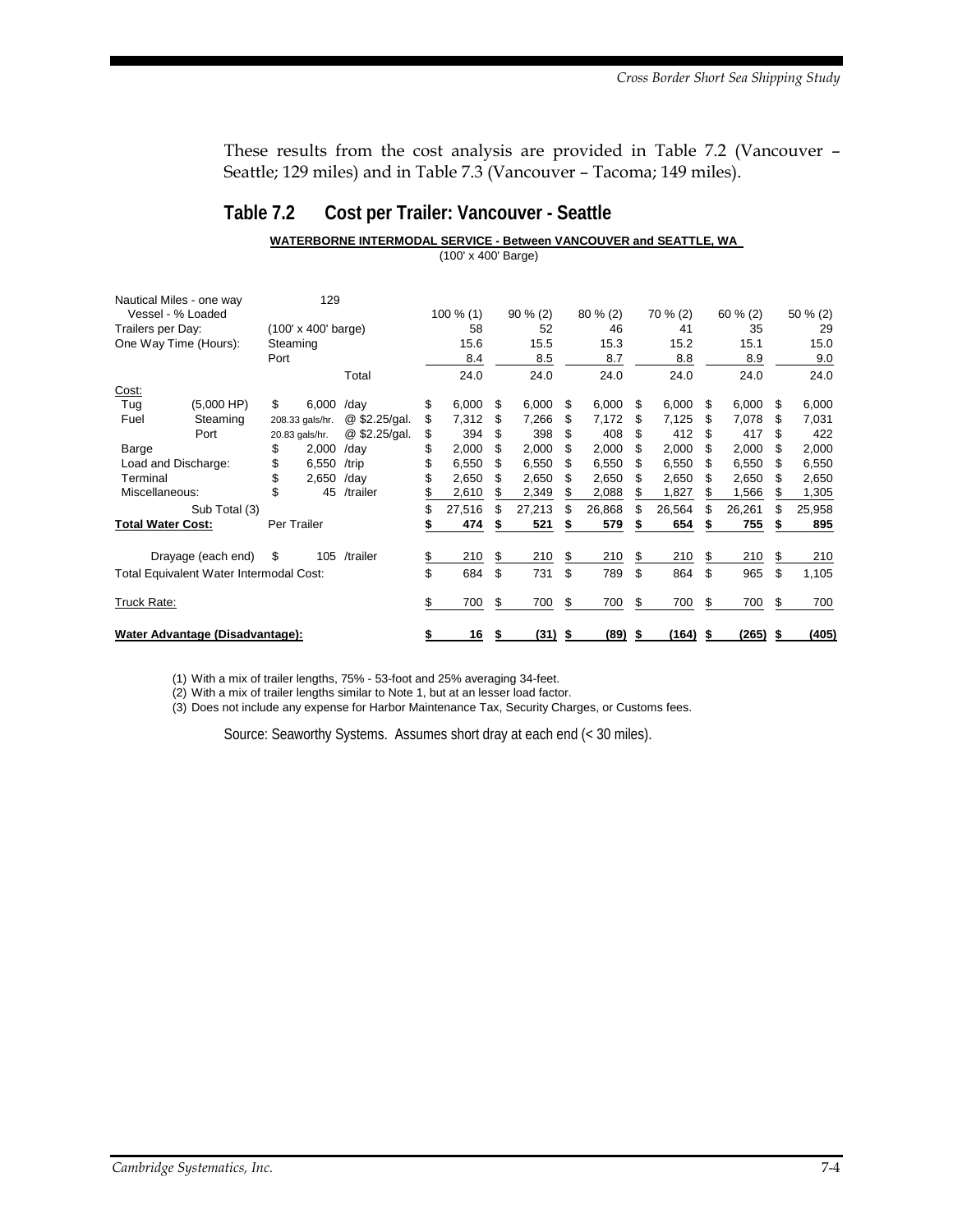#### **Table 7.3 Cost per Trailer: Vancouver - Tacoma**

#### **WATERBORNE INTERMODAL SERVICE - Between VANCOUVER and TACOMA, WA**  (100' x 400' Barge)

| Nautical Miles - one way                                |                    |             | 149             |               |              |            |        |            |        |          |        |            |            |             |        |
|---------------------------------------------------------|--------------------|-------------|-----------------|---------------|--------------|------------|--------|------------|--------|----------|--------|------------|------------|-------------|--------|
| Vessel - % Loaded                                       |                    |             |                 | $100 \% (1)$  |              | $90\% (2)$ |        | $80\%$ (2) |        | 70 % (2) |        | $60\%$ (2) |            | $50 \% (2)$ |        |
| $(100' \times 400' \text{ barge})$<br>Trailers per Day: |                    |             |                 | 58            |              | 52         |        | 46         |        | 41       |        | 35         |            | 29          |        |
| One Way Time (Hours):                                   |                    | Steaming    |                 |               | 18.0         |            | 17.8   |            | 17.6   |          | 17.4   | 17.2       |            |             | 17.0   |
|                                                         |                    | Port        |                 |               | 6.0          |            | 6.2    |            | 6.4    |          | 6.6    |            | 6.8        |             | 7.0    |
|                                                         |                    |             |                 | Total         | 24.0         |            | 24.0   |            | 24.0   |          | 24.0   |            | 24.0       |             | 24.0   |
| Cost:                                                   |                    |             |                 |               |              |            |        |            |        |          |        |            |            |             |        |
| Tug                                                     | $(5,000$ HP)       | \$          | 6,000           | /day          | \$<br>6,000  | \$.        | 6,000  | S          | 6,000  | S        | 6,000  | \$.        | 6,000      | - \$        | 6,000  |
| Fuel                                                    | Steaming           |             | 208.33 gals/hr. | @ \$2.25/gal. | \$<br>8,437  | S          | 8,344  | S          | 8,250  | \$.      | 8,156  | \$.        | 8,062      | S           | 7,969  |
|                                                         | Port               |             | 20.83 gals/hr.  | @ \$2.25/gal. | \$<br>281    | \$         | 291    | \$         | 300    | \$.      | 309    | \$         | 319        | \$.         | 328    |
| Barge                                                   |                    |             | 2,000           | /day          | \$<br>2,000  | S          | 2,000  | S          | 2,000  | \$.      | 2,000  | \$.        | 2,000      | S           | 2,000  |
| Load and Discharge:                                     |                    | \$          | 6,550           | /trip         | \$<br>6,550  | \$         | 6,550  | S          | 6,550  | \$.      | 6,550  | S          | 6,550      | \$.         | 6,550  |
| Terminal                                                |                    |             | 2,650           | /day          | 2,650        | S          | 2,650  | S          | 2,650  | S        | 2,650  | S          | 2,650      | æ.          | 2,650  |
| Miscellaneous:                                          |                    | \$          | 45              | /trailer      | \$<br>2,610  | S          | 2,349  | \$         | 2,088  | \$       | 1,827  | S          | 1,566      | S           | 1,305  |
|                                                         | Sub Total (3)      |             |                 |               | \$<br>28,529 | \$         | 28,183 | S          | 27,838 | \$       | 27,492 | \$         | 27,147     | S           | 26,802 |
| <b>Total Water Cost:</b>                                |                    | Per Trailer |                 |               | 492          |            | 540    |            | 600    |          | 677    |            | 780        |             | 924    |
|                                                         | Drayage (each end) | \$          |                 | 105 /trailer  | \$<br>210    | \$         | 210    | \$         | 210    | \$       | 210    | \$         | 210        | \$          | 210    |
| Total Equivalent Water Intermodal Cost:                 |                    |             |                 |               | \$<br>702    | \$         | 750    | \$         | 810    | \$       | 887    | \$         | 990        | \$          | 1,134  |
| Truck Rate:                                             |                    |             |                 |               | \$<br>775    | \$         | 775    | \$         | 775    | \$       | 775    | \$         | 775        | S           | 775    |
| Water Advantage (Disadvantage):                         |                    |             |                 |               | \$<br>73     | \$         | 25     | \$         | (35)   | - \$     | (112)  | S          | $(215)$ \$ |             | (359)  |

(1) With a mix of trailer lengths, 75% - 53-foot and 25% averaging 34-feet.

(2) With a mix of trailer lengths similar to Note 1, but at an lesser load factor.

Does not include any expense for Harbor Maintenance Tax, Security Charges, or Customs fees. (3)

Source: Seaworthy Systems. Assumes short dray at each end (< 30 miles).

The cost analysis in Tables 7.2 and 7.3 is based on these additional assumptions:

- The barges are 400' by 100'. A lower number of maximum trailers per barge were assumed than in Section 4 (58 as opposed to 65-75), which is based on a mixed load of trailer lengths (75 percent 53-footers and 25 percent 34-footers). The M&N payload factor assumption of about 21-22 tons per trailer were determined to be reasonable. The use of smaller barges is not attractive financially because there is limited reduction in the fixed costs – and those fixed costs would get spread out among fewer trailers.
- Travel time varies as a function of barge utilization. Assuming a fully loaded barge, the one-way travel time between Vancouver and Seattle is 15.6 hours (129 miles; 8.3 miles per hour). The one-way travel time for a fully loaded barge between Vancouver and Tacoma is 18.0 hours (149 miles; 8.3 miles per hour). As barge utilization decreases, travel time decreases – which reduces fuel costs but is more than offset by increases in the fixed costs per trailer.

Tables 7.2 and 7.3 show that, in the absence of harbor maintenance taxes or customs fees, a fully utilized barge can be cost-competitive with trucking at the present time assuming that short drayage charges are applicable. The cost per trailer shipment for a fully utilized barge is estimated at \$684 for Vancouver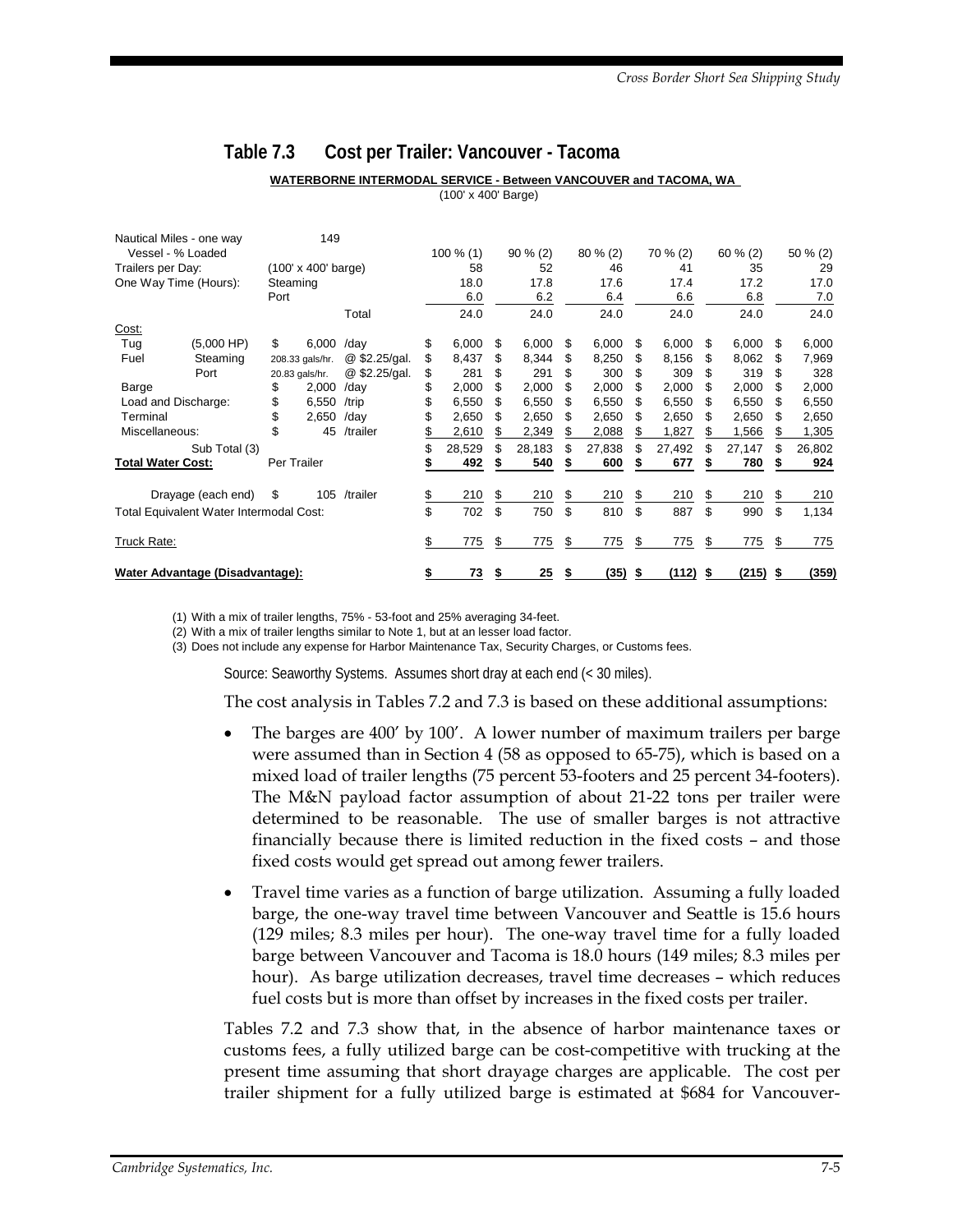Seattle (compared to an estimated \$700 for trucking) and \$702 for Vancouver-Tacoma (compared to \$775 for trucking). Barge shipments at utilization levels of 90 percent or less will not be cost-competitive unless the service is subsidized.

As noted previously, the cost analysis assumes the use of chartered tug and barge units built in China and the use of private terminals. If either of these assumptions were to change, the cost analysis would be significantly different.

The Portland, San Francisco/Oakland, and Los Angeles/Long Beach markets were not considered for this analysis as the tonnage volumes at present do not justify the services at this time. These volumes relative to the volumes to/from the Puget Sound region are indicated in Section 3.3, Cross-Border Commodity Flow Analysis. The short sea service would either be too costly at frequent service intervals or would be too infrequent to generate sufficient market share.

# **7.2 OTHER MODEL PARAMETERS**

#### **Revisions to Commodity Volumes**

With the cost information for the short sea service and the trucking mode established, the question then becomes whether there are sufficient commodity volumes present in order for the barges to be near full utilization.

The M&N report established that this is true for the Vancouver-Seattle market. Further refinements were made to the M&N analysis to take into account that the feasible drayage distance in order for the service to be cost competitive is more on the order of 30 miles, as opposed to 75 miles. The exact siting of the ports is therefore a highly relevant consideration. The impacts of these refinements were as follows:

- For the Port of Vancouver, the percentage of BC province flows within the feasible drayage distance was reduced from 90 percent to 75 percent.
- For the Port of Seattle, flows for the following counties were used: King (100) percent), Snohomish (100 percent), and Pierce (50 percent).
- For the Port of Tacoma, flows for the following counties were used: Pierce (100 percent), King (50 percent), Kitsap (50 percent), and Thurston (50 percent).

Some of the relevant distances within Washington State that were used in making these determinations included Seattle-Tacoma (35 miles), Seattle-Everett (29 miles), Seattle-Olympia (62 miles), Tacoma-Everett (61 miles), and Tacoma-Olympia (32 miles). These distances and others are provided in Table 7.4 below.

Table 7.4 also indicates the percentage of barge utilization that would be achieved with a 20 percent market capture in individual counties. This highlights the importance of King and Pierce Counties to potential service feasibility. It should be noted that King County alone has more year 2002 truck tonnage to/from Vancouver (2,113,856) than all of the counties selected for the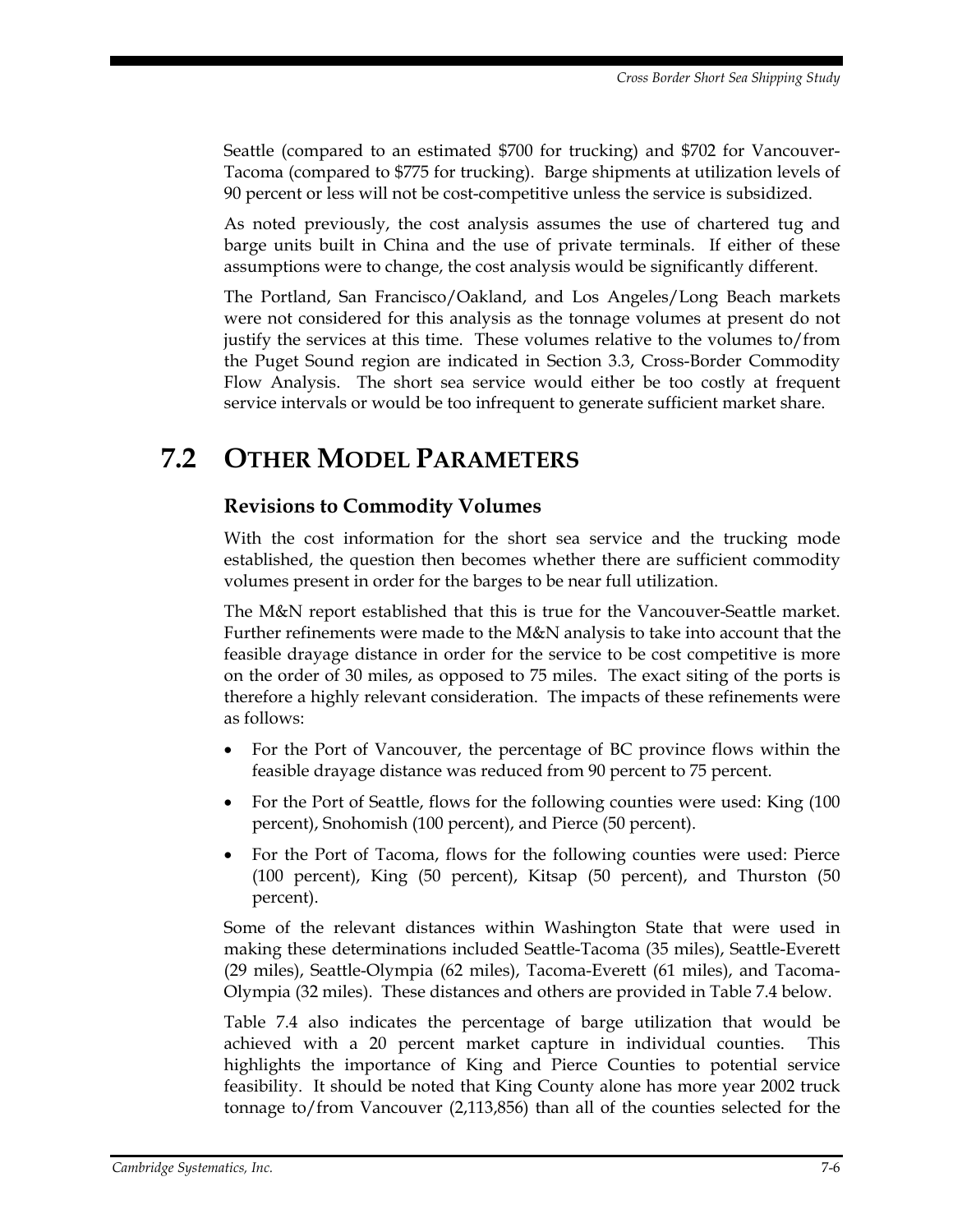Portland region (1,476,748). Pierce County's year 2002 truck tonnage (712,622) is more than Oakland (420,594) and comparable to Los Angeles/Long Beach (737,562).

|           |                   |                   |                    | <b>TWICE</b>       |                 |                |                 |         |  |  |  |
|-----------|-------------------|-------------------|--------------------|--------------------|-----------------|----------------|-----------------|---------|--|--|--|
|           |                   |                   | <b>DAILY</b>       | <b>WEEKLY</b>      | Miles (One-Way) |                |                 |         |  |  |  |
|           |                   |                   | % of Barge         | % of Barge         |                 |                |                 |         |  |  |  |
|           |                   | <b>2002 Truck</b> | <b>Utilization</b> | <b>Utilization</b> |                 |                |                 |         |  |  |  |
|           |                   | Tons to/from      | with $20%$         | with $20\%$        |                 |                |                 |         |  |  |  |
|           |                   | Lower             | <b>Market</b>      | <b>Market</b>      | Port of         | Port of        | Port of         | Port of |  |  |  |
| County    | <b>Major City</b> | Mainland          | Capture            | Capture            | Seattle         | Tacoma         | Everett         | Olympia |  |  |  |
| King      | Seattle           | 2,113,856         | 65%                | >100%              | $\overline{2}$  | 33             | 62              | 29      |  |  |  |
| Kitsap    | <b>Bremerton</b>  | 29.540            | $1\%$              | 2%                 | $70*$           | 37             | 60              | $98*$   |  |  |  |
| Lewis     | Centralia         | 66,384            | 2%                 | 5%                 | 86              | 56             | 26              | 113     |  |  |  |
| Mason     | <b>Shelton</b>    | 25.284            | $1\%$              | 2%                 | 83              | 53             | 23              | 110     |  |  |  |
| Pierce    | Tacoma            | 712.622           | 22%                | 55%                | 35              | $\overline{2}$ | 31              | 62      |  |  |  |
| Skagit    | Mount Vernon      | 255.604           | 8%                 | 20%                | 62              | 94             | 34              | 123     |  |  |  |
| Snohomish | Everett           | 267.519           | 8%                 | 21%                | 29              | 61             | 90 <sub>1</sub> |         |  |  |  |
| Thurston  | Olympia           | 73,003            | 2%                 | 6%                 | 62              | 32             | $\overline{2}$  | 90      |  |  |  |

**Table 7.4 Puget Sound County Truck Tonnages and Distances** 

Tonnage based on 90% of BC flows (lower mainland)

% of Barge Utilization assumes 21.5 tons per trailer, 58 trailers per vessel, 52 weeks per year

\*: distance shorter via Washington State Ferry

Source: Cambridge Systematics.

Chelan, Kittitas, and Yakima counties were deemed to be too far away from the ports to be considered as part of this analysis.

#### **Market Potential**

The other relevant model parameters are the market share assumptions for a particular short sea service. Because the number of carrier and shipper surveys conducted was relatively small (31 carriers and 44 shippers), the survey results were used as a measure of market potential instead of market share. The distinction between the two is that market potential represents an upper bound of the possible market share, recognizing that the actual market share could differ significantly from the assumed market potential (i.e., could be substantially lower). The survey findings are indicative of the level of interest, not actual service utilization.

The results provided in Section 6, Carrier and Shipper Interview Findings, suggest that the market potential of a Vancouver – Seattle/Tacoma short sea service that is scheduled daily and provides next day delivery would be about 40 percent of the identified truck tonnage if the short sea service has a 10 percent cost savings relative to trucking. The market potential would increase to about 50 percent if the short sea service cost savings were 20 percent, but a cost savings of this magnitude is not possible without subsidies.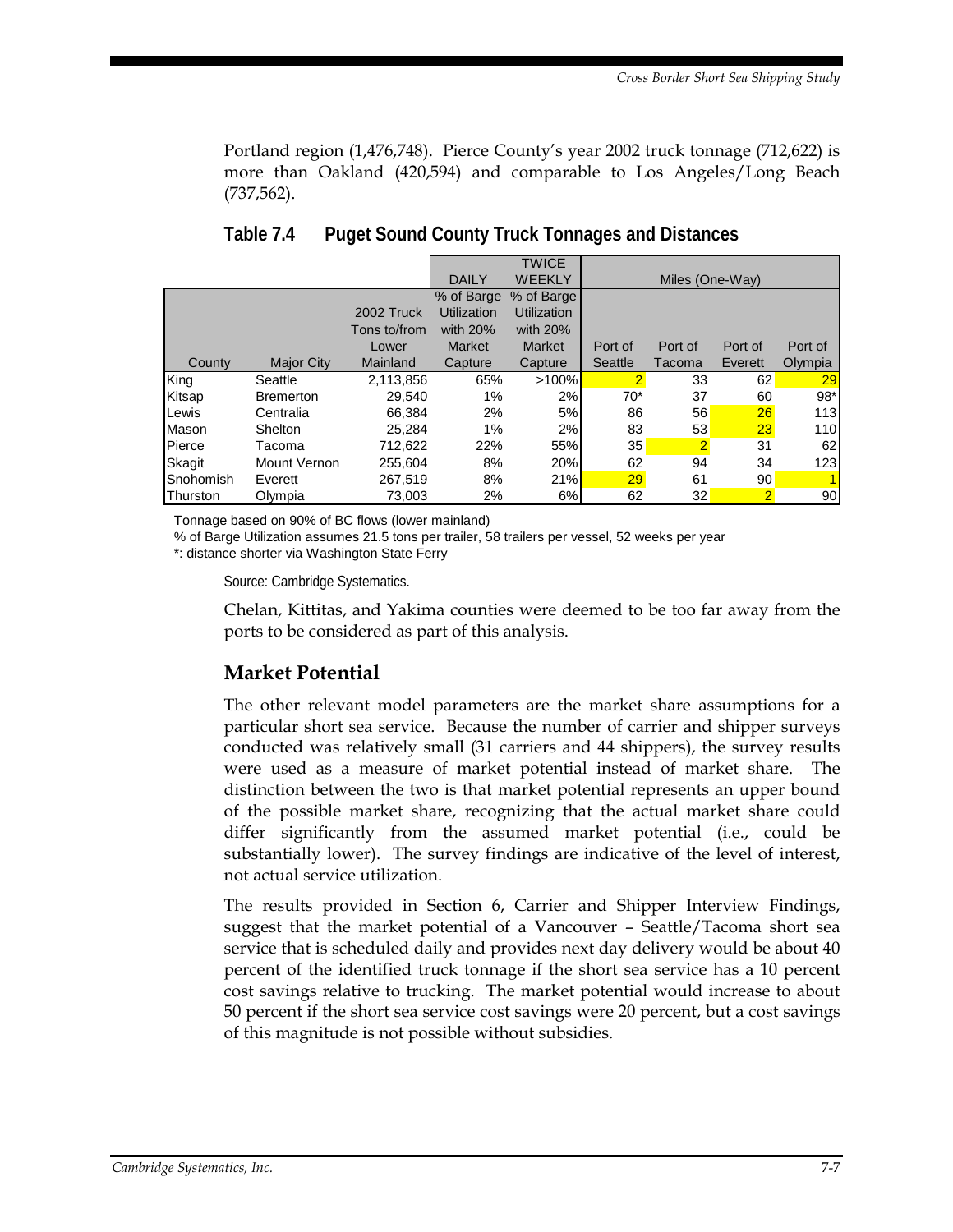# **7.3 MODEL RESULTS**

#### **Port of Seattle**

Based on the commodity volume assumptions described previously, a year 2002 estimate of 2.28 million tons is within the feasible drayage distance from the ports of Vancouver and Seattle (sum of both directions). Using a market potential assumption of 40 percent, this equates to about 912,600 annual tons or 42,400 trailers (at an average of 21.5 tons per trailer). A daily short sea service between the two ports could carry an estimated total of 30,160 trailers annually (58 trailers per barge, 5 barges per week in each direction, 52 weeks per year). Therefore the market potential at the Port of Seattle exceeds the volume necessary for the short sea service to be viable.

However, at the present time, a 10 percent cost savings with short sea shipping is not believed to be possible at this port. Excluding harbor maintenance taxes, security charges, and customs fees, a fully utilized barge service without subsidies between the ports of Vancouver and Seattle is only estimated to yield a cost savings of 2 percent compared to trucking - which is not likely to be enough savings to yield any appreciable market diversion. As such, an annual subsidy of at least \$1.6 million (\$54 per trailer for 30,160 trailers) would be needed for the short sea service to run at full utilization, until the cost comparison between the two modes changes.

#### **Port of Tacoma**

Based on the year 2002 commodity volume assumptions described previously, an estimated 1.51 million tons is within the feasible drayage distance from the ports of Vancouver and Tacoma (sum of both directions). Using a market potential assumption of 40 percent, the model estimates that 602,000 annual tons or 28,000 trailers (at an average of 21.5 tons per trailer). A daily short sea service between the two ports could carry an estimated total of 30,160 trailers annually. Given the high growth rate projections in commodity volumes over time (identified in the next section on growth factors), the present market potential at the Port of Tacoma exceeds the volume necessary for the short sea service to be viable.

Excluding harbor maintenance taxes, security charges, and customs fees, a fully utilized barge service without subsidies between the ports of Vancouver and Tacoma is estimated to yield a cost savings of 9 percent compared to trucking. The use of this port therefore appears more viable from a cost perspective. Based on survey results, this could result in market diversion that is equal to or less than 40 percent of present truck volumes within short drays from the ports.

#### **Growth Factors**

In planning for short sea shipping services, it is important to note that growth rate projections in cross-border commodity volumes are high. Looking at the top four U.S. counties: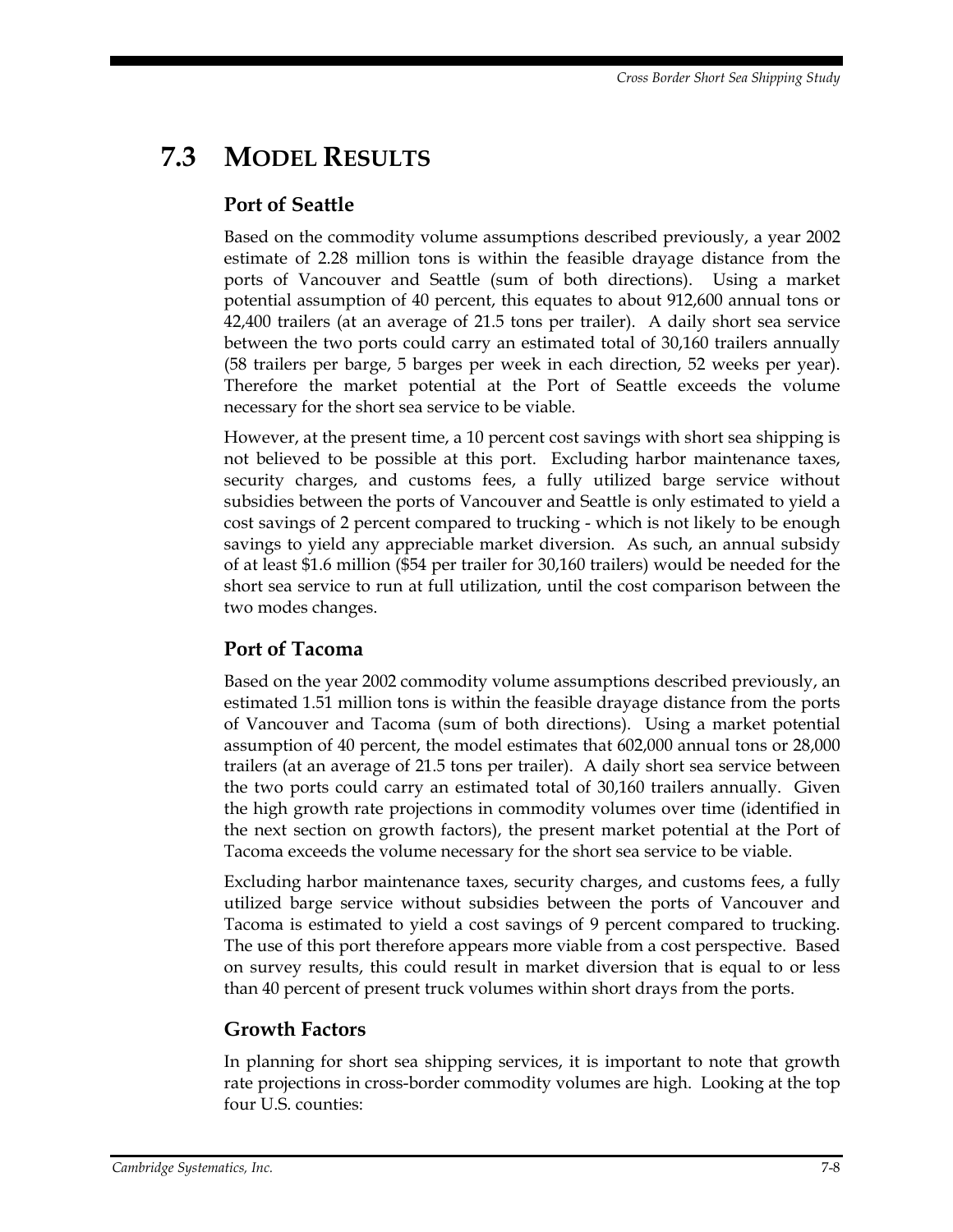- **Lower Mainland King County, WA.** Bi-directional growth from 2.11 million tons in 2002 to 3.13 million tons in 2012 (ten-year growth of 48 percent).
- **Lower Mainland Pierce County, WA.** Bi-directional growth from 713,000 tons in 2002 to 1.01 million tons in 2012 (ten-year growth of 42 percent).
- **Lower Mainland Multnomah County, OR.** Bi-directional growth from 546,000 tons in 2002 to 873,000 tons in 2012 (ten-year growth of 60 percent).
- **Lower Mainland Los Angeles County, CA.** Bi-directional growth from 413,000 tons in 2002 to 670,000 tons in 2012 (ten-year growth of 62 percent).

Based strictly on a volume basis, while a daily service between Vancouver, BC and either Portland, OR or Los Angeles/Long Beach, CA could not be supported now or even in 2012, it would definitely be feasible by 2025. The primary factor to consider is how the cost comparison between short sea shipping and trucking will change in the long-term, as roadway congestion and fuel prices are expected to continue to increase over time.

#### **Other Feasible Services**

The findings from this study are not meant to suggest that these are the only possible current applications for short sea shipping. New cross-border short sea container/break-bulk services have recently been started by Westwood Shipping (Vancouver, BC – Long Beach, CA) and Maruba Lines (Fraserport, BC – Seattle, WA – Oakland, CA – Long Beach, CA). It should be noted though that these are services that are run on an as-needed basis by companies with large shipping volumes, and are not commercial services that run on a fixed schedule and compete directly with trucking companies for business.

#### **Sensitivity Analysis**

Model results are highly sensitive to the cost inputs. As examples:

- An increase in round-trip drayage costs of \$75 would result in a subsidy of about \$2.5 million annually being required at the Port of Tacoma in order for the service to be viable from a cost perspective.
- An increase in round-trip trucking costs of \$50 (i.e., as a result of higher trucking fuel costs) would reduce the subsidy required for a Port of Seattle cross-border service from about \$1.6 million annually to \$300,000 annually. An increase in round-trip trucking costs of \$75 would eliminate the need for a subsidy altogether.

Therefore, model inputs should be based on the best available information in order to improve the accuracy of model results.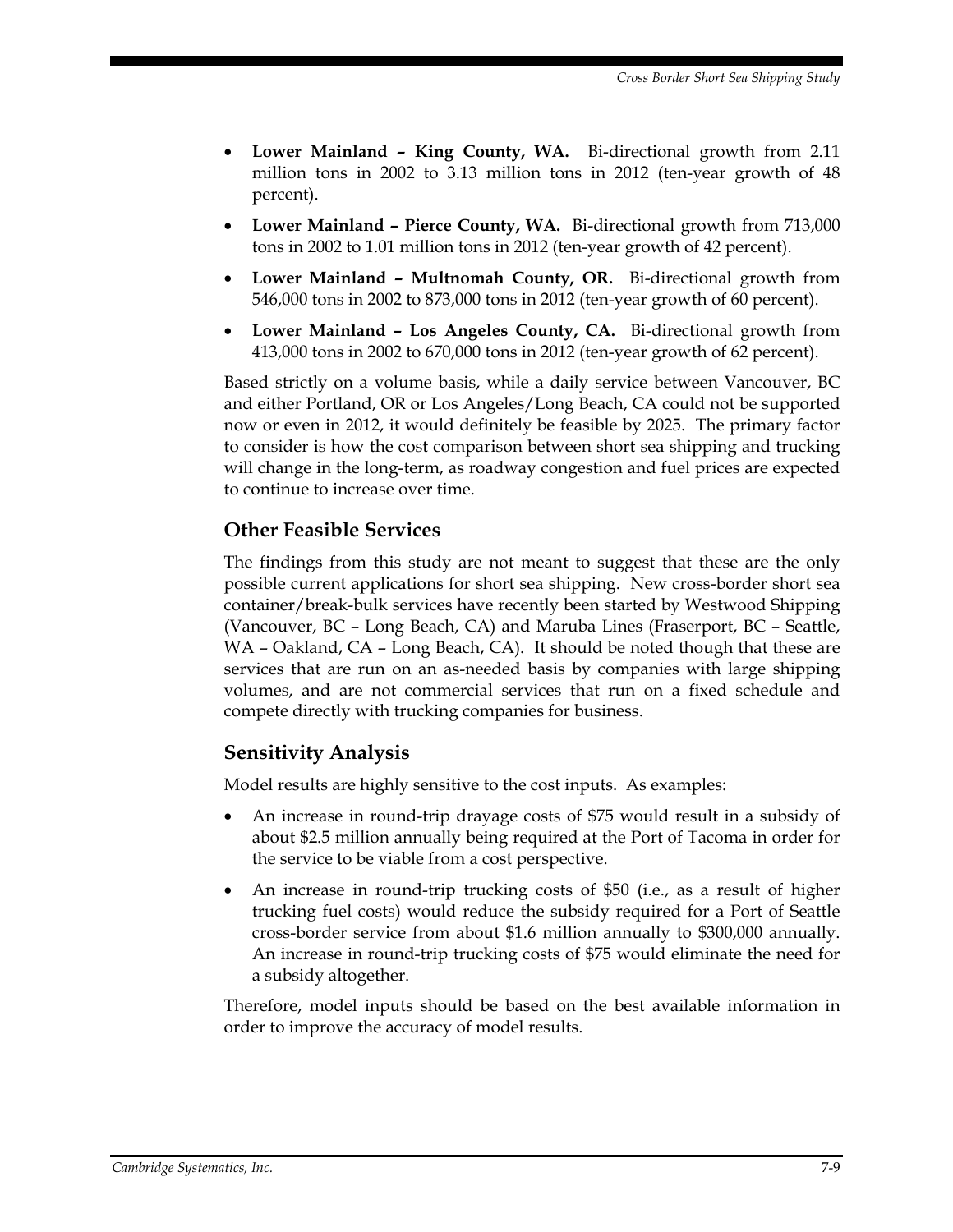### **7.4 ASSESSMENT OF BENEFITS**

A new short sea service would have benefits associated with reduced truck traffic at the border. Using the Port of Tacoma model results from Section 7.3, the market potential for the service is 28,000 trailers annually, or roughly 108 trailers per weekday (54 trailers in each direction). If the full market potential of the service is realized, this would result in 54 fewer truck trips per weekday in each direction between the Puget Sound region and Vancouver B.C. region.

The Cascade Gateway weekday model for the year 2000 was used for this benefits analysis. This model computes three types of performance measures:

- Delay: daily vehicle-hours of delay
- Emissions: daily tons of reactive organic gases (ROG), carbon monoxide (CO), and nitrogen oxide (NOx)
- Safety: fatalities, injuries, and property damage per million vehicle-miles traveled (VMT)

The results from two model runs were compared, assessing the change in delay, emissions, and safety associated with a reduction of 54 daily truck trips in each direction between the Puget Sound – Vancouver B.C. origin-destination pair. The reduction in truck trips had the following impacts, calculated cumulatively for the entire corridor between the Puget Sound and Vancouver B.C. (relative to the base case of no change in truck trips):

- Delay: reduction in truck delay per weekday from 1,413 vehicle-hours to 1,370 vehicle-hours (reduction of 42 vehicle-hours, or 3 percent)
- Emissions: reduction in tons per weekday of ROG, CO, and NOx emissions from 15.6 tons to 14.8 tons (reduction of 0.8 tons, or 5 percent)
- Safety: reduction in fatalities, injuries, and property damage per million VMT of 3 percent

In addition to these benefits, short sea shipping can promote economic advantages such as relieving driver shortages and reducing operations/ maintenance needs for the highways and at border crossings.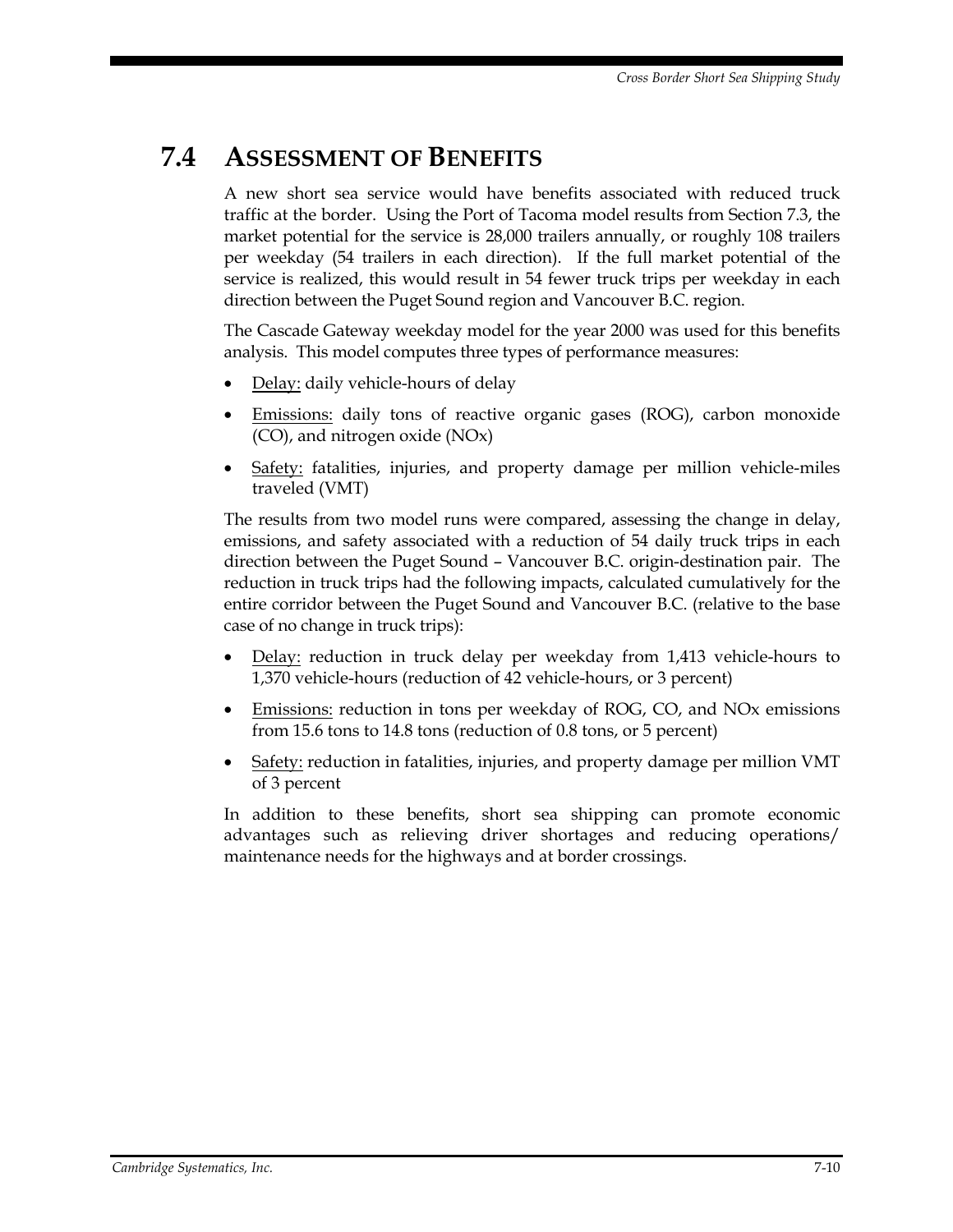# **8.0 Institutional Issues**

This section discusses the institutional issues that could be relevant with respect to the service types and market areas that appear to be feasible for a short sea shipping operation. These issues have significant impacts on the commercial viability of a potential new short sea shipping service.

### **8.1 SERVICE**

Maintaining a regularly scheduled service would be crucial to the economic viability of short sea shipping. An irregular service would mean that the barge, tugs, and associated equipment would not be fully utilized. This would create the need to raise the cargo rates to cover the cost of equipment down time. In addition, a regular service would provide leverage for the operator to negotiate lower labor, vessel, and terminal cost rates. Short sea shipping operators could offer better prices to the shipping company if they expect regular activity and good utilization of their resources.

The short sea shipping experience elsewhere in the U.S. suggests that the service needs to be scheduled daily in order to be competitive with trucking. A short sea service that is scheduled less than daily is not likely to be successful.

### **8.2 LABOR**

Operations at public terminals typically cost more than operations at private facilities. Public facilities are staffed by International Longshore and Warehouse Union (ILWU) workers. ILWU employees charge higher hourly rates and operate under more restrictive work rules. In conjunction with the other cost components factored into this evaluation of shortsea shipping, current ILWU rates and work rules would result in service prices that would not be competitive with trucking rates on the subject trade lanes.

A small private non-union ro-ro facility, with associated regular service, would be more likely able to allow the operator to negotiate the type of labor rates/work rules that would make the service competitive than one associated with a public facility. In the Seattle-Tacoma area, such small private facilities might be found along the Hylebos Waterway at the Port of Tacoma and along the Duwamish Waterway at the Port of Seattle (south of the West Seattle Bridge).